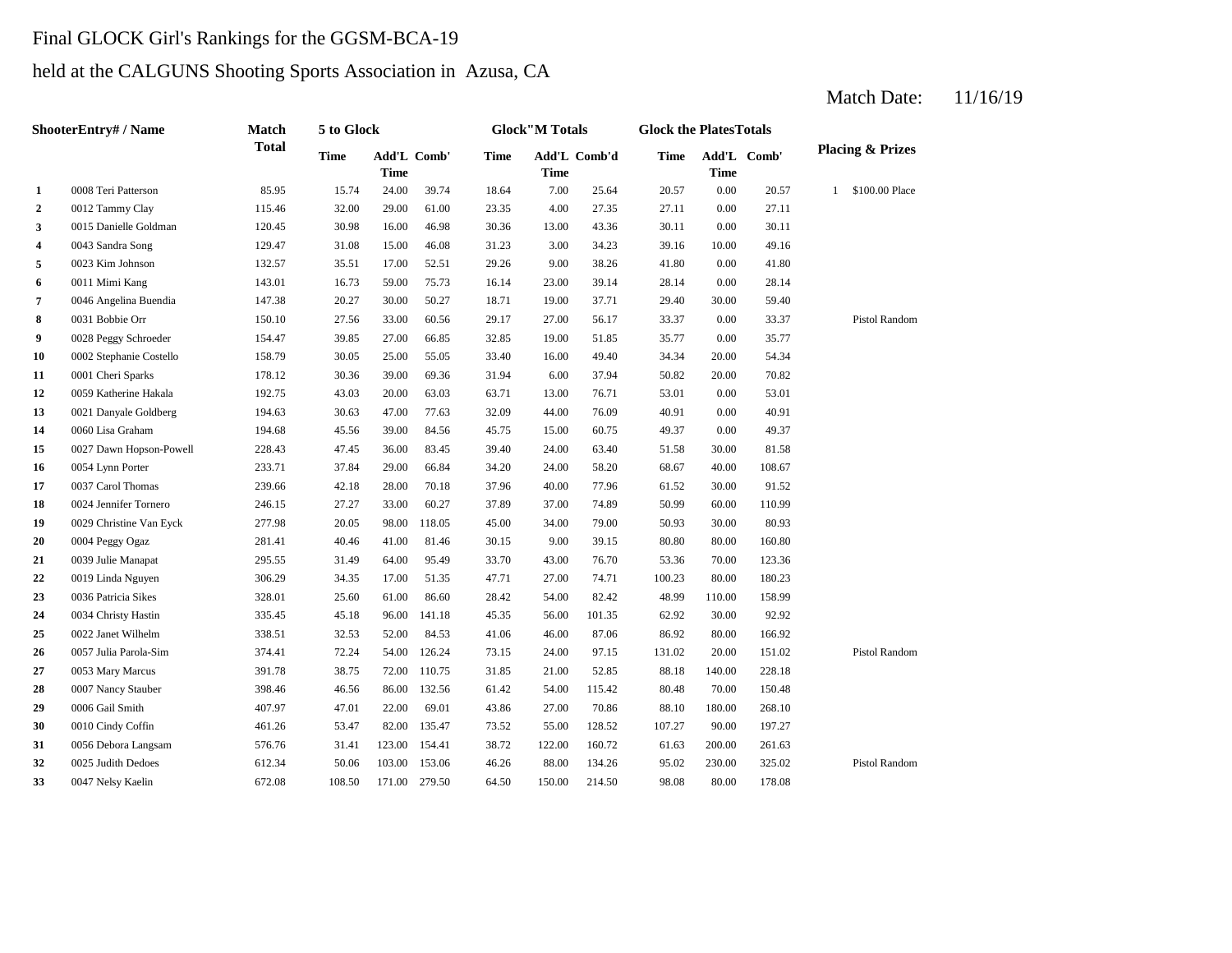# Final Pocket GLOCK Rankings for the GGSM-BCA-19

# held at the CALGUNS Shooting Sports Association in Azusa, CA

Match Date: 11/16/19

|              | ShooterEntry# / Name   | <b>Match</b> | 5 to Glock  |                            |       |             | <b>Glock</b> "M Totals |              | <b>Glock the PlatesTotals</b> |             |             |   |                             |
|--------------|------------------------|--------------|-------------|----------------------------|-------|-------------|------------------------|--------------|-------------------------------|-------------|-------------|---|-----------------------------|
|              |                        | <b>Total</b> | <b>Time</b> | Add'L Comb'<br><b>Time</b> |       | <b>Time</b> | <b>Time</b>            | Add'L Comb'd | <b>Time</b>                   | <b>Time</b> | Add'L Comb' |   | <b>Placing &amp; Prizes</b> |
| 1            | 0013 Matt Kartozian*   | 38.28        | 12.95       | 0.00                       | 12.95 | 11.90       | 0.00                   | 11.90        | 13.43                         | 0.00        | 13.43       | 1 | \$100.00 Place              |
| 1            |                        | 38.28        | 12.95       | 0.00                       | 12.95 | 11.90       | 0.00                   | 11.90        | 13.43                         | 0.00        | 13.43       |   | \$50.00 Random              |
| $\mathbf{2}$ | 0042 Jaime Mendoza*    | 50.09        | 11.15       | 3.00                       | 14.15 | 9.63        | 0.00                   | 9.63         | 16.31                         | 10.00       | 26.31       |   |                             |
| 3            | 0040 Chad Cheung*      | 53.81        | 11.66       | 3.00                       | 14.66 | 11.50       | 5.00                   | 16.50        | 22.65                         | 0.00        | 22.65       |   |                             |
| 4            | 0048 Jordan Kramp      | 56.96        | 13.30       | 3.00                       | 16.30 | 14.38       | 8.00                   | 22.38        | 18.28                         | 0.00        | 18.28       | 1 | <b>Pistol Place</b>         |
| 5            | 0020 Scott Meyer       | 62.75        | 13.53       | 6.00                       | 19.53 | 12.22       | 1.00                   | 13.22        | 20.00                         | 10.00       | 30.00       | 2 | \$100.00 Place              |
| 6            | 0049 Myron Sawicki*    | 68.57        | 17.49       | 1.00                       | 18.49 | 17.39       | 2.00                   | 19.39        | 20.69                         | 10.00       | 30.69       |   | \$50.00 Random              |
| 7            | 0044 Shane Goldman     | 71.08        | 11.56       | 8.00                       | 19.56 | 12.25       | 5.00                   | 17.25        | 24.27                         | 10.00       | 34.27       | 3 | \$75.00 Place               |
| 8            | 0030 Robert Victorino  | 71.36        | 18.77       | 4.00                       | 22.77 | 17.63       | 1.00                   | 18.63        | 19.96                         | 10.00       | 29.96       |   | 2 year membership rei       |
| 9            | 0058 James Maxwell*    | 76.02        | 12.27       | 1.00                       | 13.27 | 13.03       | 20.00                  | 33.03        | 19.72                         | 10.00       | 29.72       |   |                             |
| 10           | 0051 Jim Hallas        | 76.10        | 14.47       | 13.00                      | 27.47 | 17.28       | 3.00                   | 20.28        | 28.35                         | 0.00        | 28.35       |   |                             |
| 11           | 0017 Scott Valentine*  | 79.45        | 14.47       | 6.00                       | 20.47 | 12.99       | 4.00                   | 16.99        | 21.99                         | 20.00       | 41.99       |   |                             |
| 12           | 0003 Richard Lee       | 79.74        | 17.88       | 12.00                      | 29.88 | 15.94       | 1.00                   | 16.94        | 32.92                         | 0.00        | 32.92       |   |                             |
| 13           | 0018 George Kevanian*  | 84.08        | 12.63       | 3.00                       | 15.63 | 17.46       | 7.00                   | 24.46        | 23.99                         | 20.00       | 43.99       |   |                             |
| 14           | 0064 Justin Hixon*     | 86.59        | 12.65       | 11.00                      | 23.65 | 15.47       | 4.00                   | 19.47        | 23.47                         | 20.00       | 43.47       |   |                             |
| 15           | 0005 Steve Guenther    | 86.86        | 13.79       | 4.00                       | 17.79 | 16.67       | 7.00                   | 23.67        | 25.40                         | 20.00       | 45.40       |   |                             |
| 16           | 0055 Luis Sarzi        | 88.43        | 16.31       | 13.00                      | 29.31 | 15.93       | 7.00                   | 22.93        | 26.19                         | 10.00       | 36.19       |   |                             |
| 17           | 0014 Danielle Goldman  | 106.29       | 14.19       | 6.00                       | 20.19 | 19.73       | 10.00                  | 29.73        | 26.37                         | 30.00       | 56.37       |   |                             |
| 18           | 0016 Gary Krumian      | 107.70       | 17.74       | 7.00                       | 24.74 | 18.17       | 8.00                   | 26.17        | 26.79                         | 30.00       | 56.79       |   | \$50.00 Random              |
| 19           | 0061 Julian Delgado    | 112.76       | 15.11       | 6.00                       | 21.11 | 15.58       | 11.00                  | 26.58        | 35.07                         | 30.00       | 65.07       |   |                             |
| 20           | 0062 Tim Steffen*      | 131.82       | 14.97       | 30.00                      | 44.97 | 21.09       | 8.00                   | 29.09        | 47.76                         | 10.00       | 57.76       |   |                             |
| 21           | 0063 Nic Cheung        | 132.46       | 19.32       | 5.00                       | 24.32 | 19.16       | 18.00                  | 37.16        | 30.98                         | 40.00       | 70.98       |   |                             |
| 22           | 0032 Bobbie Orr        | 135.78       | 18.90       | 21.00                      | 39.90 | 18.30       | 26.00                  | 44.30        | 41.58                         | 10.00       | 51.58       |   |                             |
| 23           | 0045 Angelina Buendia  | 148.20       | 11.51       | 35.00                      | 46.51 | 13.32       | 20.00                  | 33.32        | 28.37                         | 40.00       | 68.37       |   |                             |
| 24           | 0041 Stephen Baran     | 153.64       | 14.18       | 14.00                      | 28.18 | 13.57       | 1.00                   | 14.57        | 50.89                         | 60.00       | 110.89      |   | \$50.00 Random              |
| 25           | 0026 Richard Nishimuro | 172.32       | 16.08       | 24.00                      | 40.08 | 20.95       | 8.00                   | 28.95        | 33.29                         | 70.00       | 103.29      |   |                             |
| 26           | 0038 Gary Watts        | 222.30       | 21.72       | 43.00                      | 64.72 | 35.31       | 6.00                   | 41.31        | 56.27                         | 60.00       | 116.27      |   |                             |
| 27           | 0050 Anthony Verone    | 286.52       | 16.17       | 21.00                      | 37.17 | 21.63       | 8.00                   | 29.63        | 59.72                         | 160.00      | 219.72      |   |                             |
| 28           | 0033 Christy Hastin    | 296.82       | 30.42       | 49.00                      | 79.42 | 46.49       | 26.00                  | 72.49        | 54.91                         | 90.00       | 144.91      |   |                             |
| 29           | 0052 Matt Klute        | 349.84       | 16.13       | 33.00                      | 49.13 | 26.09       | 62.00                  | 88.09        | 42.62                         | 170.00      | 212.62      |   | 2 year membership rei       |
| 30           | 0035 Patricia Sikes    | 396.11       | 16.85       | 68.00                      | 84.85 | 19.94       | 47.00                  | 66.94        | 34.32                         | 210.00      | 244.32      |   |                             |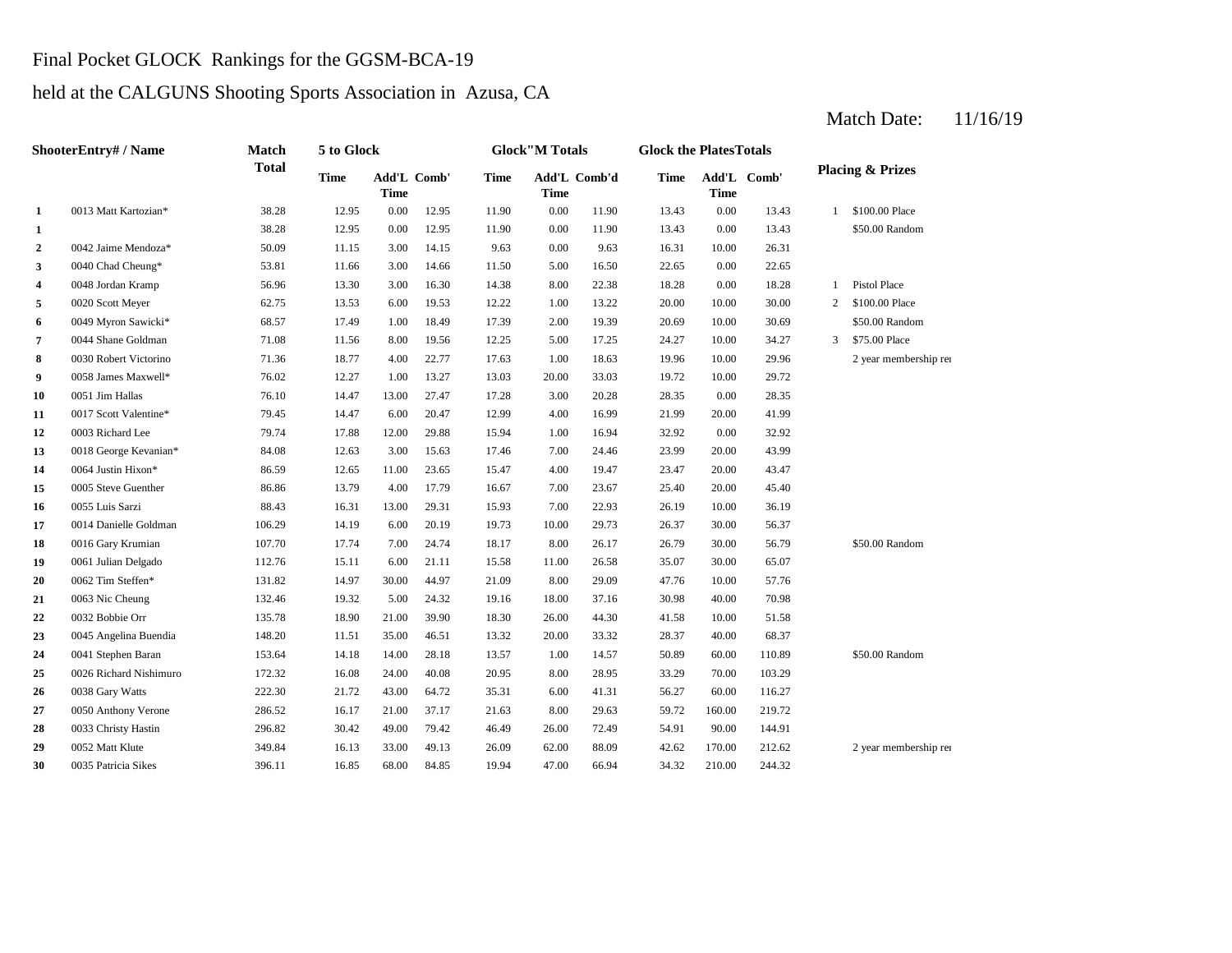### **Final Team Rankings for the GGSM-BCA-19**

### **held at the CALGUNS Shooting Sports Association in Azusa, CA**

### Match Date: 11/16/19

#### **GLOCK GIRLS SIDE MATCH**

| <b>Standing</b> | Score      | <b>Team Name</b>          | <b>Team Members</b>                         |
|-----------------|------------|---------------------------|---------------------------------------------|
|                 | 662.67     | <b>INLAND EMPIRE AGAG</b> | Teri Patterson, Cindy Coffin, Tammy Clay    |
|                 | 2 1.088.38 | Rockin' Girlz             | Danyale Goldberg, Peggy Ogaz, Judith Dedoes |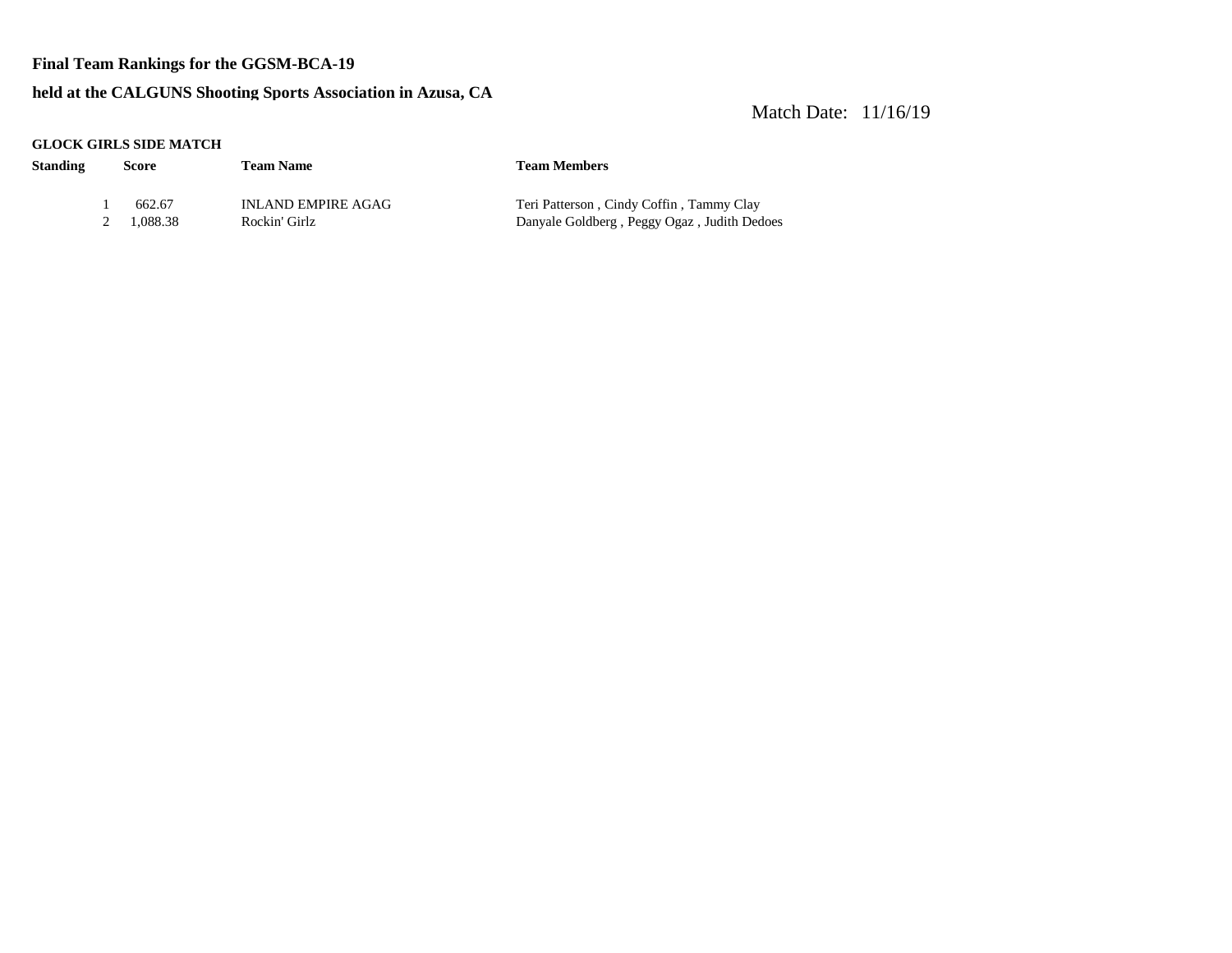**The following scores have not been included in the above results due to administrative issues or scoring errors Please call the GSSF office (770) 437-4718 as soon as possible for further clarification. Thank you.**

**Shooters who did not finish the match...**

**Shooters who did not show**

1 0009 Sandra Lindsey

**Page 4 of 4 12/10/2019 11:16:58 AM Major Sub Azusa, CA**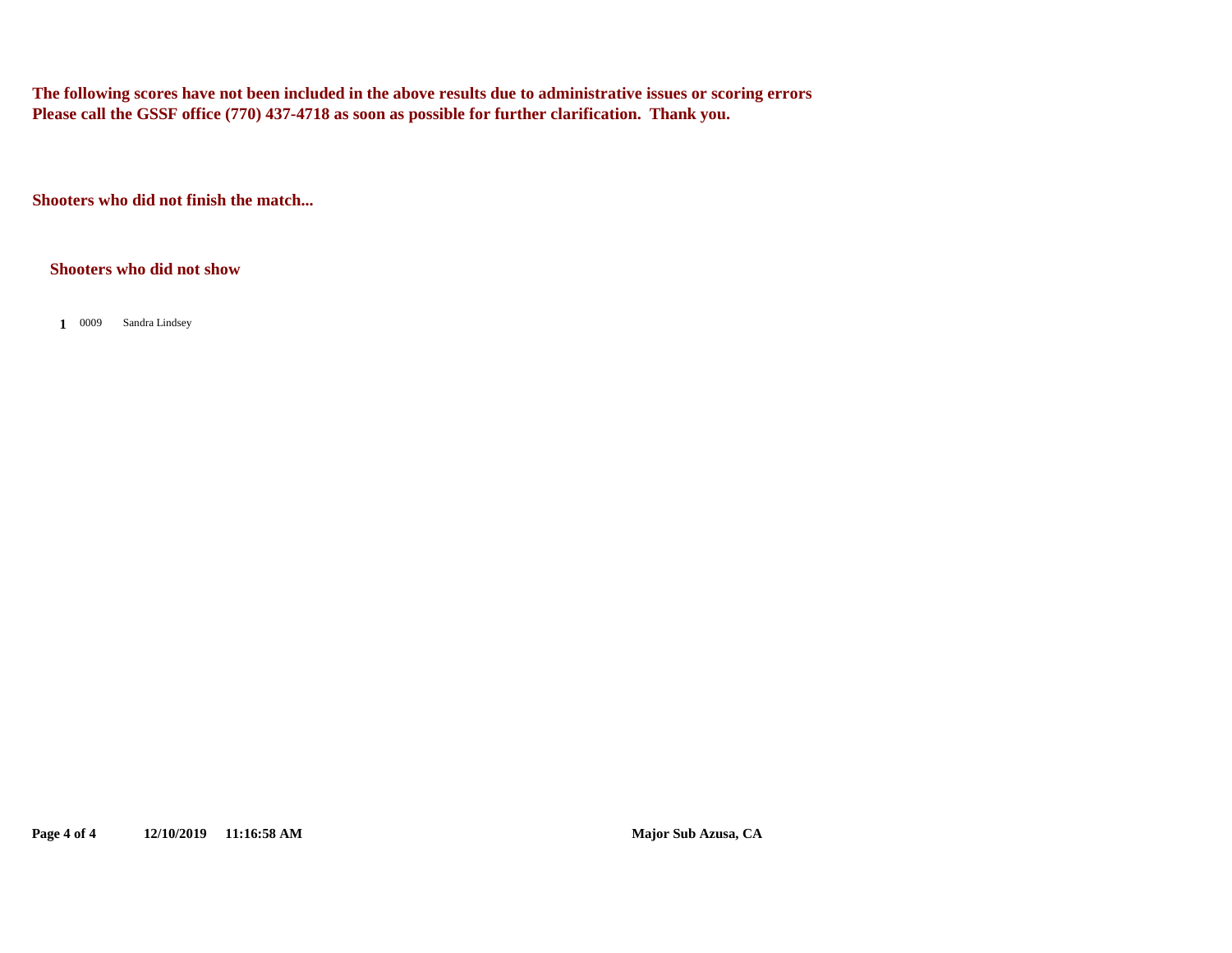# Final Civilian Rankings for the GLOCK West Coast Challenge IV-Fall

# held at the CALGUNS Shooting Sports Association in Azusa, CA Match Date: 11/16/19

#### **Page 1 of 17 12/10/2019 11:20:25AM Civilian Azusa, CA**

|    | ShooterEntry# / Name     | Match        | 5 to Glock Totals |       |              |       | <b>Glock"M Totals</b> |              | <b>Glock the PlatesTotals</b> |       |              |                             |                      |
|----|--------------------------|--------------|-------------------|-------|--------------|-------|-----------------------|--------------|-------------------------------|-------|--------------|-----------------------------|----------------------|
|    |                          | <b>Total</b> | Time              | Time  | Add'L Comb'd | Time  | <b>Time</b>           | Add'L Comb'd | Time                          | Time  | Add'L Comb'd | <b>Placing &amp; Prizes</b> | <b>Categories</b>    |
| 1  | 0405 Sean Hensley        | 73.68        | 19.34             | 14.00 | 33.34        | 17.91 | 2.00                  | 19.91        | 20.43                         | 0.00  | 20.43        | 1 Pistol Place              |                      |
| 2  | 0267 Stephen Baran       | 73.69        | 23.93             | 3.00  | 26.93        | 21.99 | 1.00                  | 22.99        | 23.77                         | 0.00  | 23.77        | $\overline{2}$<br>100 Place |                      |
| 3  | 0150 Scott Meyer         | 79.41        | 15.74             | 18.00 | 33.74        | 17.96 | 8.00                  | 25.96        | 19.71                         | 0.00  | 19.71        | $\overline{3}$<br>75 Place  |                      |
| 4  | 0228 Willie Zarth        | 83.48        | 24.80             | 5.00  | 29.80        | 27.61 | 4.00                  | 31.61        | 22.07                         | 0.00  | 22.07        |                             |                      |
| 5  | 0340 Kevin Gage          | 84.64        | 19.29             | 22.00 | 41.29        | 16.30 | 9.00                  | 25.30        | 18.05                         | 0.00  | 18.05        | 50 Random                   |                      |
| 6  | 0389 Aaron Gomez         | 85.41        | 21.29             | 13.00 | 34.29        | 20.12 | 5.00                  | 25.12        | 26.00                         | 0.00  | 26.00        |                             |                      |
| 7  | 0125 Shane Goldman       | 85.87        | 18.44             | 16.00 | 34.44        | 21.63 | 10.00                 | 31.63        | 19.80                         | 0.00  | 19.80        |                             |                      |
| 8  | 0045 Charles Batarse     | 86.90        | 23.39             | 11.00 | 34.39        | 23.83 | 10.00                 | 33.83        | 18.68                         | 0.00  | 18.68        |                             |                      |
| 9  | 0053 David Chaen         | 86.97        | 19.69             | 15.00 | 34.69        | 18.09 | 8.00                  | 26.09        | 26.19                         | 0.00  | 26.19        |                             |                      |
| 10 | 0089 Kirk Beasley        | 88.13        | 31.56             | 0.00  | 31.56        | 28.75 | 3.00                  | 31.75        | 24.82                         | 0.00  | 24.82        | 75 Senior                   | Senior               |
| 11 | 0257 Brian Ravitch       | 89.50        | 23.28             | 16.00 | 39.28        | 22.52 | 5.00                  | 27.52        | 22.70                         | 0.00  | 22.70        |                             |                      |
| 12 | 0062 Keith Hollar        | 92.46        | 22.56             | 7.00  | 29.56        | 20.71 | 15.00                 | 35.71        | 27.19                         | 0.00  | 27.19        | 50 Random                   |                      |
| 13 | 0087 Mark Ogaz           | 92.99        | 29.75             | 10.00 | 39.75        | 25.20 | 4.00                  | 29.20        | 24.04                         | 0.00  | 24.04        |                             | Senior               |
| 14 | 0050 Richard Petersen    | 95.29        | 25.98             | 8.00  | 33.98        | 24.52 | 6.00                  | 30.52        | 30.79                         | 0.00  | 30.79        | 75 Super Senior             | Super Senior         |
| 14 |                          | 95.29        | 25.98             | 8.00  | 33.98        | 24.52 | 6.00                  | 30.52        | 30.79                         | 0.00  | 30.79        | 50 Random                   | Super Senior         |
| 15 | 0326 Jim Hallas          | 96.87        | 25.47             | 9.00  | 34.47        | 27.31 | 7.00                  | 34.31        | 28.09                         | 0.00  | 28.09        |                             |                      |
| 16 | 0200 Fabio Spinella      | 99.10        | 27.62             | 7.00  | 34.62        | 20.99 | 21.00                 | 41.99        | 22.49                         | 0.00  | 22.49        |                             |                      |
| 17 | 0153 Chaun Goldberg      | 100.68       | 17.37             | 14.00 | 31.37        | 17.20 | 13.00                 | 30.20        | 29.11                         | 10.00 | 39.11        |                             |                      |
| 18 | 0209 Rudolph Singleterry | 101.23       | 28.33             | 12.00 | 40.33        | 27.78 | 3.00                  | 30.78        | 30.12                         | 0.00  | 30.12        | 50 Random                   |                      |
| 19 | 0073 Bart Hackemack      | 101.51       | 19.62             | 19.00 | 38.62        | 19.40 | 16.00                 | 35.40        | 27.49                         | 0.00  | 27.49        | 50 Random                   |                      |
| 20 | 0356 Kibbey Gosnell      | 103.03       | 24.64             | 17.00 | 41.64        | 20.96 | 9.00                  | 29.96        | 31.43                         | 0.00  | 31.43        |                             |                      |
| 21 | 0056 Teri Patterson      | 103.50       | 16.85             | 16.00 | 32.85        | 19.65 | 13.00                 | 32.65        | 28.00                         | 10.00 | 38.00        | 75 Adult Female             | Adult Female, Senior |
| 22 | 0227 Robert Kelley       | 105.82       | 27.94             | 12.00 | 39.94        | 29.34 | 4.00                  | 33.34        | 32.54                         | 0.00  | 32.54        |                             | Super Senior         |
| 23 | 0346 Jack Najaryan       | 106.56       | 27.74             | 12.00 | 39.74        | 24.87 | 14.00                 | 38.87        | 27.95                         | 0.00  | 27.95        |                             |                      |
| 24 | 0193 Shelton Chun        | 107.71       | 21.81             | 7.00  | 28.81        | 18.03 | 5.00                  | 23.03        | 25.87                         | 30.00 | 55.87        |                             | Senior               |
| 25 | 0222 Robert Victorino    | 107.82       | 22.45             | 0.00  | 22.45        | 19.36 | 14.00                 | 33.36        | 32.01                         | 20.00 | 52.01        |                             |                      |
| 26 | 0295 Angelina Buendia    | 108.33       | 19.54             | 16.00 | 35.54        | 21.22 | 10.00                 | 31.22        | 31.57                         | 10.00 | 41.57        |                             | <b>Adult Female</b>  |
| 27 | 0077 Larry Bocock        | 109.35       | 26.95             | 2.00  | 28.95        | 24.51 | 3.00                  | 27.51        | 42.89                         | 10.00 | 52.89        |                             | Super Senior         |
| 28 | 0054 Jim Patterson       | 113.28       | 25.15             | 20.00 | 45.15        | 25.96 | 8.00                  | 33.96        | 34.17                         | 0.00  | 34.17        |                             | Senior               |
| 29 | 0130 Gary Krumian        | 113.71       | 26.16             | 22.00 | 48.16        | 23.42 | 11.00                 | 34.42        | 31.13                         | 0.00  | 31.13        |                             |                      |
| 30 | 0167 Ryan Paules         | 116.06       | 38.03             | 9.00  | 47.03        | 32.65 | 9.00                  | 41.65        | 27.38                         | 0.00  | 27.38        |                             |                      |
| 31 | 0011 Jeff Pine           | 119.72       | 33.40             | 7.00  | 40.40        | 31.91 | 16.00                 | 47.91        | 31.41                         | 0.00  | 31.41        |                             | Super Senior         |
| 32 | 0351 Thomas Ishkanian    | 120.36       | 33.12             | 18.00 | 51.12        | 33.61 | 8.00                  | 41.61        | 27.63                         | 0.00  | 27.63        |                             | Super Senior         |
| 33 | 0101 Don Armstrong       | 120.97       | 23.91             | 14.00 | 37.91        | 21.02 | 13.00                 | 34.02        | 39.04                         | 10.00 | 49.04        |                             |                      |

0212 MIchael Walters 121.04 23.52 16.00 39.52 23.69 12.00 35.69 35.83 10.00 45.83 50 Random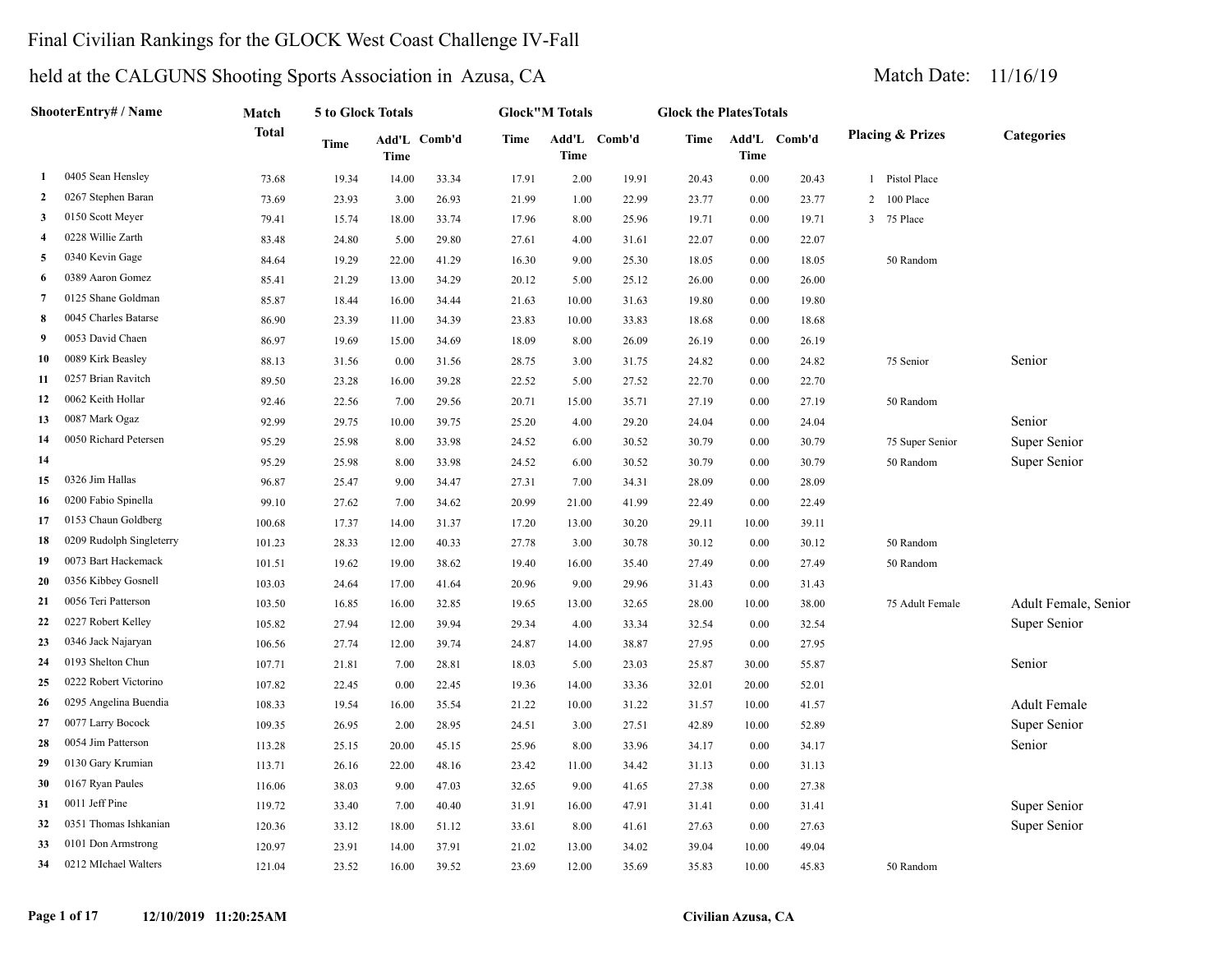|    | <b>ShooterEntry# / Name</b> | Match        | 5 to Glock Totals |       |              |       | <b>Glock</b> "M Totals |        | <b>Glock the PlatesTotals</b> |       |              |                             |                      |
|----|-----------------------------|--------------|-------------------|-------|--------------|-------|------------------------|--------|-------------------------------|-------|--------------|-----------------------------|----------------------|
|    |                             | <b>Total</b> | <b>Time</b>       | Time  | Add'L Comb'd | Time  | Add'L<br>Time          | Comb'd | Time                          | Time  | Add'L Comb'd | <b>Placing &amp; Prizes</b> | <b>Categories</b>    |
| 35 | 0235 Jose Nastor            | 121.34       | 30.74             | 14.00 | 44.74        | 27.36 | 18.00                  | 45.36  | 31.24                         | 0.00  | 31.24        |                             | Senior               |
| 36 | 0331 Christopher Veal       | 121.81       | 27.89             | 16.00 | 43.89        | 33.79 | 3.00                   | 36.79  | 31.13                         | 10.00 | 41.13        |                             |                      |
| 37 | 0399 Jacob Rascon           | 122.42       | 34.85             | 17.00 | 51.85        | 31.29 | 3.00                   | 34.29  | 36.28                         | 0.00  | 36.28        | 50 Random                   |                      |
| 38 | 0412 George Siambis         | 122.80       | 29.34             | 20.00 | 49.34        | 31.70 | 9.00                   | 40.70  | 32.76                         | 0.00  | 32.76        |                             |                      |
| 39 | 0337 Matt Klute             | 124.76       | 23.01             | 21.00 | 44.01        | 26.04 | 23.00                  | 49.04  | 31.71                         | 0.00  | 31.71        |                             |                      |
| 40 | 0036 Alan Wolmer            | 125.62       | 26.30             | 26.00 | 52.30        | 29.17 | 4.00                   | 33.17  | 40.15                         | 0.00  | 40.15        |                             |                      |
| 41 | 0216 Hyun Choi              | 126.96       | 35.57             | 17.00 | 52.57        | 30.93 | 13.00                  | 43.93  | 30.46                         | 0.00  | 30.46        |                             |                      |
| 42 | 0335 Eric Yu                | 127.71       | 26.54             | 9.00  | 35.54        | 25.17 | 23.00                  | 48.17  | 34.00                         | 10.00 | 44.00        |                             |                      |
| 43 | 0065 Sergio Rodriguez       | 128.77       | 36.85             | 14.00 | 50.85        | 35.17 | 10.00                  | 45.17  | 32.75                         | 0.00  | 32.75        | 50 Random                   |                      |
| 44 | 0322 David Verone           | 130.01       | 25.22             | 20.00 | 45.22        | 34.47 | 11.00                  | 45.47  | 29.32                         | 10.00 | 39.32        |                             | Senior               |
| 45 | 0263 Peter Bueras           | 130.27       | 34.24             | 16.00 | 50.24        | 28.73 | 7.00                   | 35.73  | 34.30                         | 10.00 | 44.30        |                             |                      |
| 46 | 0023 Craig Briers           | 133.39       | 25.40             | 15.00 | 40.40        | 23.31 | 14.00                  | 37.31  | 35.68                         | 20.00 | 55.68        |                             |                      |
| 47 | 0001 Michael Regas          | 133.42       | 24.82             | 22.00 | 46.82        | 31.59 | 24.00                  | 55.59  | 31.01                         | 0.00  | 31.01        | 50 Random                   | Senior               |
| 48 | 0012 Van Duncan             | 137.04       | 23.62             | 24.00 | 47.62        | 22.26 | 13.00                  | 35.26  | 34.16                         | 20.00 | 54.16        |                             |                      |
| 49 | 0238 Peggy Schroeder        | 137.66       | 42.01             | 10.00 | 52.01        | 35.78 | 9.00                   | 44.78  | 40.87                         | 0.00  | 40.87        |                             | Adult Female, Senior |
| 50 | 0104 Giovanni Alora         | 138.97       | 31.00             | 26.00 | 57.00        | 32.60 | 17.00                  | 49.60  | 32.37                         | 0.00  | 32.37        |                             |                      |
| 51 | 0311 Cody Dochnahl          | 141.06       | 32.46             | 13.00 | 45.46        | 25.47 | 9.00                   | 34.47  | 51.13                         | 10.00 | 61.13        |                             |                      |
| 52 | 0178 Melvin Chin            | 143.38       | 24.60             | 29.00 | 53.60        | 24.95 | 34.00                  | 58.95  | 30.83                         | 0.00  | 30.83        | 50 Random                   |                      |
| 53 | 0205 Mike Thompson          | 146.00       | 23.97             | 26.00 | 49.97        | 25.16 | 35.00                  | 60.16  | 35.87                         | 0.00  | 35.87        | 50 Random                   | Super Senior         |
| 54 | 0226 Bobbie Orr             | 146.70       | 36.98             | 34.00 | 70.98        | 29.28 | 19.00                  | 48.28  | 27.44                         | 0.00  | 27.44        |                             | Adult Female, Senior |
| 55 | 0109 Phil Cowan             | 149.81       | 30.25             | 27.00 | 57.25        | 46.48 | 9.00                   | 55.48  | 37.08                         | 0.00  | 37.08        |                             | Super Senior         |
| 56 | 0020 Charles Sparks         | 150.60       | 24.99             | 44.00 | 68.99        | 28.67 | 15.00                  | 43.67  | 37.94                         | 0.00  | 37.94        |                             |                      |
| 57 | 0233 Andreas Christensen    | 151.30       | 34.53             | 42.00 | 76.53        | 29.99 | 12.00                  | 41.99  | 32.78                         | 0.00  | 32.78        |                             |                      |
| 58 | 0146 Kim Johnson            | 152.01       | 36.31             | 20.00 | 56.31        | 29.83 | 19.00                  | 48.83  | 46.87                         | 0.00  | 46.87        |                             | Adult Female, Senior |
| 59 | 0052 Anthony Corrao         | 155.31       | 31.02             | 5.00  | 36.02        | 29.52 | 8.00                   | 37.52  | 41.77                         | 40.00 | 81.77        |                             |                      |
| 60 | 0276 Sandra Song            | 165.32       | 28.01             | 35.00 | 63.01        | 31.75 | 25.00                  | 56.75  | 45.56                         | 0.00  | 45.56        |                             | Adult Female, Senior |
| 61 | 0161 Richard Murray         | 166.74       | 32.74             | 14.00 | 46.74        | 30.60 | 18.00                  | 48.60  | 51.40                         | 20.00 | 71.40        |                             | Super Senior         |
| 62 | 0103 Everett Hollar         | 167.39       | 48.09             | 24.00 | 72.09        | 35.04 | 19.00                  | 54.04  | 41.26                         | 0.00  | 41.26        |                             | Super Senior         |
| 63 | 0187 Tom Emick              | 170.08       | 31.54             | 44.00 | 75.54        | 31.43 | 23.00                  | 54.43  | 40.11                         | 0.00  | 40.11        |                             | Senior               |
| 64 | 0182 Michael Sherman        | 172.01       | 29.95             | 21.00 | 50.95        | 35.27 | 18.00                  | 53.27  | 47.79                         | 20.00 | 67.79        |                             |                      |
| 65 | 0015 Cheri Sparks           | 173.59       | 32.49             | 28.00 | 60.49        | 34.22 | 7.00                   | 41.22  | 51.88                         | 20.00 | 71.88        |                             | <b>Adult Female</b>  |
| 66 | 0027 Dennis Waters          | 179.24       | 41.50             | 24.00 | 65.50        | 40.06 | 17.00                  | 57.06  | 36.68                         | 20.00 | 56.68        | 2 year membership renew     | Senior               |
| 67 | 0166 Don McAfee             | 179.29       | 29.64             | 33.00 | 62.64        | 26.87 | 46.00                  | 72.87  | 33.78                         | 10.00 | 43.78        |                             | Super Senior         |
| 68 | 0396 Julian Delgado         | 180.54       | 27.59             | 41.00 | 68.59        | 29.37 | 27.00                  | 56.37  | 45.58                         | 10.00 | 55.58        |                             |                      |
| 69 | 0031 Michael O'Connell      | 181.15       | 27.83             | 13.00 | 40.83        | 27.90 | 24.00                  | 51.90  | 68.42                         | 20.00 | 88.42        |                             | Super Senior         |
| 70 | 0192 Jim Van Landingham     | 185.42       | 28.04             | 29.00 | 57.04        | 30.85 | 47.00                  | 77.85  | 40.53                         | 10.00 | 50.53        |                             | Senior               |
| 71 | 0152 Danyale Goldberg       | 189.47       | 29.80             | 65.00 | 94.80        | 25.76 | 14.00                  | 39.76  | 44.91                         | 10.00 | 54.91        |                             |                      |
| 72 | 0334 Ricky Sze              | 196.42       | 32.31             | 48.00 | 80.31        | 28.62 | 21.00                  | 49.62  | 66.49                         | 0.00  | 66.49        |                             |                      |
| 73 | 0240 Roy Hill               | 202.43       | 30.61             | 31.00 | 61.61        | 25.92 | 28.00                  | 53.92  | 46.90                         | 40.00 | 86.90        |                             | Super Senior         |
|    |                             |              |                   |       |              |       |                        |        |                               |       |              |                             |                      |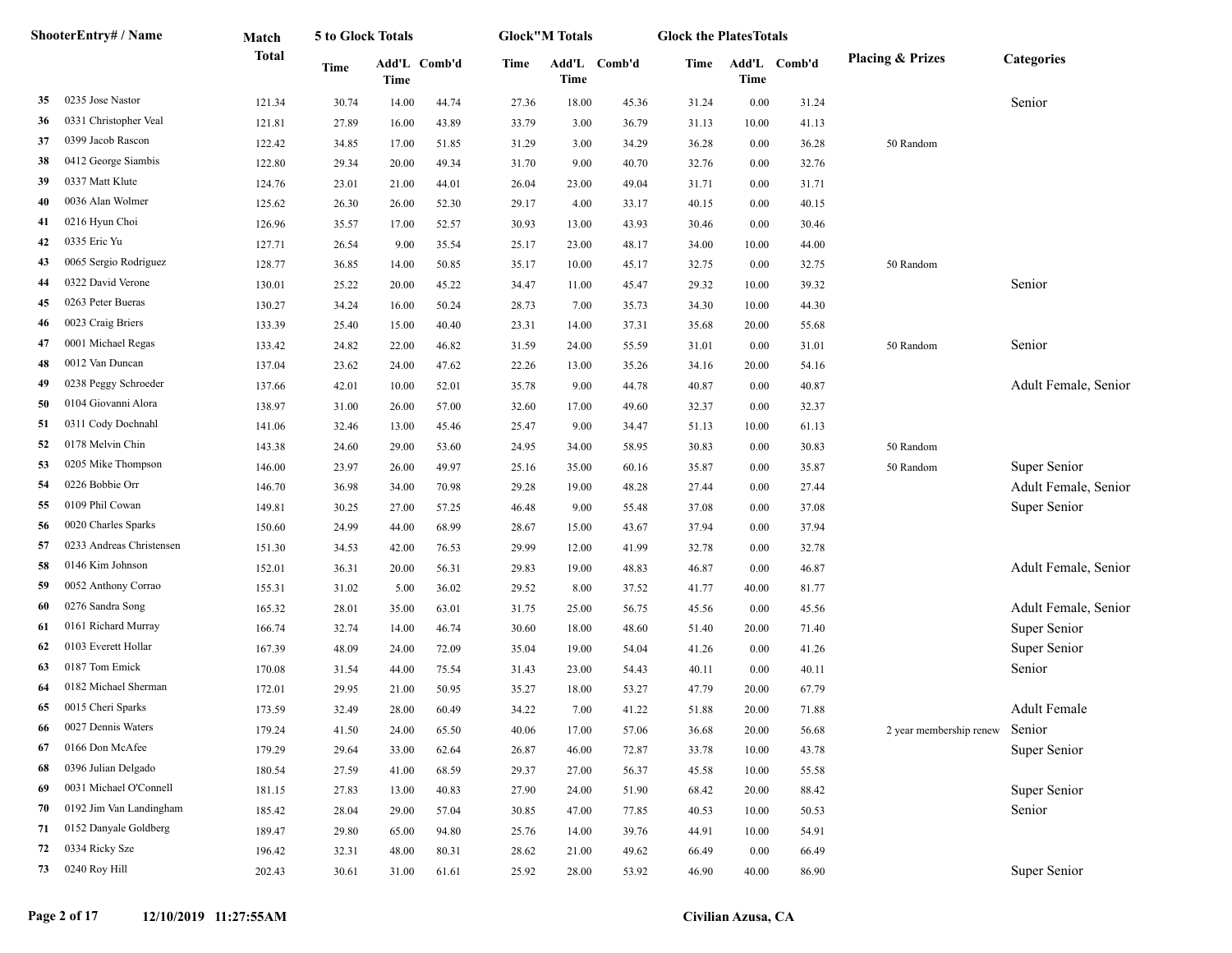|     | ShooterEntry# / Name      | Match        | 5 to Glock Totals |       |              |       | <b>Glock"M Totals</b> |              | <b>Glock the PlatesTotals</b> |        |              |                             |                            |
|-----|---------------------------|--------------|-------------------|-------|--------------|-------|-----------------------|--------------|-------------------------------|--------|--------------|-----------------------------|----------------------------|
|     |                           | <b>Total</b> | <b>Time</b>       | Time  | Add'L Comb'd | Time  | Time                  | Add'L Comb'd | Time                          | Time   | Add'L Comb'd | <b>Placing &amp; Prizes</b> | Categories                 |
| 74  | 0251 Paul Almajose        | 205.40       | 22.26             | 77.00 | 99.26        | 27.47 | 28.00                 | 55.47        | 40.67                         | 10.00  | 50.67        |                             |                            |
| 75  | 0147 Jennifer Tornero     | 208.27       | 29.89             | 25.00 | 54.89        | 32.59 | 38.00                 | 70.59        | 42.79                         | 40.00  | 82.79        |                             | <b>Adult Female</b>        |
| 76  | 0181 Dawn Hopson-Powell   | 212.08       | 42.45             | 42.00 | 84.45        | 44.48 | 35.00                 | 79.48        | 48.15                         | 0.00   | 48.15        |                             | Adult Female, Senior       |
| 77  | 0071 Gary Bancroft        | 212.58       | 26.40             | 38.00 | 64.40        | 21.71 | 28.00                 | 49.71        | 48.47                         | 50.00  | 98.47        |                             | Super Senior               |
| 78  | 0393 Gary Hakala          | 214.95       | 28.73             | 43.00 | 71.73        | 42.06 | 45.00                 | 87.06        | 56.16                         | 0.00   | 56.16        | 50 Random                   | Senior                     |
| 79  | 0384 Benjamin Lau         | 216.45       | 34.71             | 21.00 | 55.71        | 34.23 | 9.00                  | 43.23        | 67.51                         | 50.00  | 117.51       |                             |                            |
| 80  | 0002 William Chow         | 221.74       | 22.36             | 70.00 | 92.36        | 31.41 | 37.00                 | 68.41        | 40.97                         | 20.00  | 60.97        |                             | Senior                     |
| 81  | 0297 Sean Laghaei         | 222.84       | 34.04             | 61.00 | 95.04        | 29.12 | 21.00                 | 50.12        | 47.68                         | 30.00  | 77.68        | 75 Junior Male              | Junior Male                |
| 82  | 0017 Stephanie Costello   | 228.25       | 24.38             | 61.00 | 85.38        | 27.60 | 19.00                 | 46.60        | 46.27                         | 50.00  | 96.27        | 2 year membership renew     | <b>Adult Female</b>        |
| 83  | 0060 Albert Rainey III    | 236.97       | 41.52             | 37.00 | 78.52        | 39.87 | 16.00                 | 55.87        | 72.58                         | 30.00  | 102.58       |                             |                            |
| 84  | 0411 Eric Klein           | 238.78       | 24.08             | 41.00 | 65.08        | 29.00 | 14.00                 | 43.00        | 50.70                         | 80.00  | 130.70       |                             |                            |
| 85  | 0111 Chad Hyde            | 240.21       | 35.50             | 76.00 | 111.50       | 33.38 | 11.00                 | 44.38        | 54.33                         | 30.00  | 84.33        |                             |                            |
| 86  | 0256 Julie Manapat        | 246.69       | 26.73             | 56.00 | 82.73        | 28.84 | 38.00                 | 66.84        | 47.12                         | 50.00  | 97.12        |                             | <b>Adult Female</b>        |
| 87  | 0120 Ghanshyam Patel      | 254.53       | 33.55             | 52.00 | 85.55        | 27.63 | 24.00                 | 51.63        | 57.35                         | 60.00  | 117.35       |                             |                            |
| 88  | 0245 Matthew Tornero      | 264.51       | 27.20             | 76.00 | 103.20       | 32.84 | 42.00                 | 74.84        | 56.47                         | 30.00  | 86.47        |                             |                            |
| 89  | 0244 Sebastian Alora      | 267.99       | 55.26             | 43.00 | 98.26        | 47.94 | 20.00                 | 67.94        | 101.79                        | 0.00   | 101.79       |                             | Junior Male                |
| 90  | 0360 Mark Biederman       | 273.84       | 34.61             | 20.00 | 54.61        | 33.62 | 25.00                 | 58.62        | 70.61                         | 90.00  | 160.61       |                             | Senior                     |
| 91  | 0190 Jared Case           | 282.82       | 30.75             | 14.00 | 44.75        | 27.04 | 27.00                 | 54.04        | 74.03                         | 110.00 | 184.03       |                             |                            |
| 92  | 0363 Lance Milanez        | 283.21       | 27.92             | 75.00 | 102.92       | 39.77 | 51.00                 | 90.77        | 49.52                         | 40.00  | 89.52        |                             | Senior                     |
| 93  | 0085 Peggy Ogaz           | 286.82       | 38.78             | 19.00 | 57.78        | 34.31 | 16.00                 | 50.31        | 68.73                         | 110.00 | 178.73       |                             | <b>Adult Female</b>        |
| 94  | 0243 Carol Thomas         | 288.11       | 41.20             | 13.00 | 54.20        | 32.49 | 7.00                  | 39.49        | 84.42                         | 110.00 | 194.42       |                             | Adult Female, Senior       |
| 95  | 0232 Nikolas Bonorris     | 291.38       | 40.36             | 45.00 | 85.36        | 39.33 | 34.00                 | 73.33        | 62.69                         | 70.00  | 132.69       |                             |                            |
| 96  | 0207 Rick Shigio          | 296.57       | 46.20             | 71.00 | 117.20       | 51.15 | 47.00                 | 98.15        | 81.22                         | 0.00   | 81.22        |                             | Senior                     |
| 97  | 0185 Ronald Taber         | 296.98       | 39.48             | 73.00 | 112.48       | 31.59 | 64.00                 | 95.59        | 48.91                         | 40.00  | 88.91        |                             | Senior                     |
| 98  | 0394 Rick Hooper          | 303.02       | 22.09             | 52.00 | 74.09        | 31.88 | 49.00                 | 80.88        | 58.05                         | 90.00  | 148.05       |                             |                            |
| 99  | 0367 Patrick Bleemers     | 304.36       | 33.01             | 35.00 | 68.01        | 20.92 | 111.00                | 131.92       | 64.43                         | 40.00  | 104.43       |                             |                            |
| 100 | 0029 Daniel Hess          | 304.51       | 35.74             | 79.00 | 114.74       | 47.67 | 23.00                 | 70.67        | 59.10                         | 60.00  | 119.10       |                             | Junior Male                |
| 101 | 0300 Roland Zambrana      | 309.24       | 46.71             | 27.00 | 73.71        | 48.93 | 36.00                 | 84.93        | 80.60                         | 70.00  | 150.60       |                             | Senior                     |
| 102 | 0107 Timothy Neubauer     | 319.44       | 35.03             | 97.00 | 132.03       | 41.78 | 67.00                 | 108.78       | 48.63                         | 30.00  | 78.63        |                             | Senior                     |
| 103 | 0248 William Jenks        | 319.49       | 32.64             | 45.00 | 77.64        | 26.35 | 47.00                 | 73.35        | 58.50                         | 110.00 | 168.50       | 50 Random                   |                            |
| 104 | 0375 Julia Parola-Sim     | 321.27       | 73.44             | 55.00 | 128.44       | 70.14 | 19.00                 | 89.14        | 93.69                         | 10.00  | 103.69       | 50 Random                   | Adult Female, Senior       |
| 105 | 0312 Chad Lynch           | 327.68       | 28.44             | 41.00 | 69.44        | 40.67 | 20.00                 | 60.67        | 67.57                         | 130.00 | 197.57       |                             | Senior                     |
|     | 106 0143 Jonathan Leavitt | 327.83       | 27.28             | 77.00 | 104.28       | 45.26 | 46.00                 | 91.26        | 52.29                         | 80.00  | 132.29       |                             |                            |
| 107 | 0123 Christy Hastin       | 335.82       | 34.32             | 87.00 | 121.32       | 41.20 | 29.00                 | 70.20        | 84.30                         | 60.00  | 144.30       |                             | Adult Female, Senior       |
| 108 | 0395 Ryan Hooper          | 338.28       | 33.51             | 46.00 | 79.51        | 30.74 | 24.00                 | 54.74        | 64.03                         | 140.00 | 204.03       | 2 year membership renew     |                            |
| 109 | 0369 Christopher Welker   | 350.52       | 25.57             | 80.00 | 105.57       | 21.96 | 63.00                 | 84.96        | 69.99                         | 90.00  | 159.99       |                             |                            |
| 110 | 0059 Gail Smith           | 354.62       | 39.35             | 47.00 | 86.35        | 49.92 | 12.00                 | 61.92        | 76.35                         | 130.00 | 206.35       |                             | Adult Female, Super Senior |
| 111 | 0285 Suwanna Kim          | 365.74       | 54.29             | 75.00 | 129.29       | 47.12 | 65.00                 | 112.12       | 84.33                         | 40.00  | 124.33       |                             |                            |
|     | 112 0008 Paul J. Yasutake | 375.49       | 27.96             | 42.00 | 69.96        | 38.64 | 40.00                 | 78.64        | 86.89                         | 140.00 | 226.89       |                             | Junior Male                |
|     |                           |              |                   |       |              |       |                       |              |                               |        |              |                             |                            |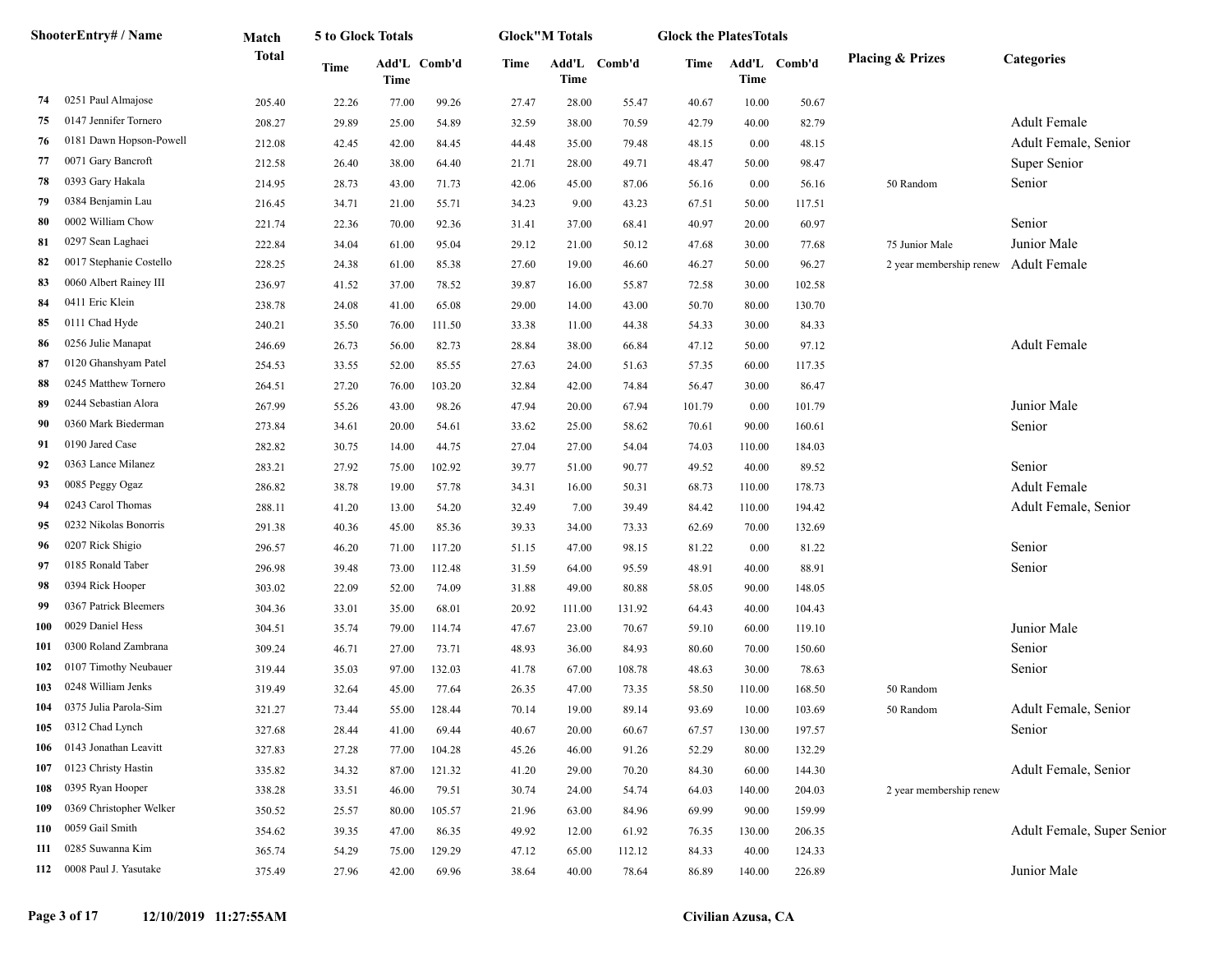|     | ShooterEntry# / Name   | Match        | 5 to Glock Totals |        |              |        | <b>Glock"M Totals</b> |          | <b>Glock the Plates Totals</b> |        |              |                             |                            |
|-----|------------------------|--------------|-------------------|--------|--------------|--------|-----------------------|----------|--------------------------------|--------|--------------|-----------------------------|----------------------------|
|     |                        | <b>Total</b> | <b>Time</b>       | Time   | Add'L Comb'd | Time   | Add'L<br>Time         | - Comb'd | Time                           | Time   | Add'L Comb'd | <b>Placing &amp; Prizes</b> | <b>Categories</b>          |
| 113 | 0333 Gary Sze          | 379.02       | 41.14             | 43.00  | 84.14        | 42.76  | 49.00                 | 91.76    | 103.12                         | 100.00 | 203.12       | Pistol Random               |                            |
| 114 | 0239 Patricia Sikes    | 382.41       | 24.32             | 67.00  | 91.32        | 37.51  | 64.00                 | 101.51   | 59.58                          | 130.00 | 189.58       |                             | <b>Adult Female</b>        |
| 115 | 0299 Ahmand Hill       | 387.64       | 21.08             | 125.00 | 146.08       | 21.64  | 48.00                 | 69.64    | 101.92                         | 70.00  | 171.92       |                             |                            |
| 116 | 0149 Paul Mansour      | 406.07       | 40.79             | 107.00 | 147.79       | 32.94  | 33.00                 | 65.94    | 92.34                          | 100.00 | 192.34       | 50 Random                   |                            |
| 117 | 0224 Randy Wright      | 414.31       | 44.80             | 63.00  | 107.80       | 31.69  | 120.00                | 151.69   | 64.82                          | 90.00  | 154.82       | 2 year membership renew     | Senior                     |
| 118 | 0355 Aaron Cygan       | 462.51       | 36.34             | 102.00 | 138.34       | 46.39  | 21.00                 | 67.39    | 106.78                         | 150.00 | 256.78       |                             |                            |
| 119 | 0155 Janet Wilhelm     | 476.96       | 28.00             | 147.00 | 175.00       | 42.67  | 95.00                 | 137.67   | 74.29                          | 90.00  | 164.29       |                             | <b>Adult Female</b>        |
| 120 | 0084 Cindy Coffin      | 505.21       | 49.02             | 100.00 | 149.02       | 72.79  | 24.00                 | 96.79    | 119.40                         | 140.00 | 259.40       |                             | Adult Female, Super Senior |
| 121 | 0310 Dylan Miller      | 577.46       | 52.58             | 109.00 | 161.58       | 65.50  | 94.00                 | 159.50   | 96.38                          | 160.00 | 256.38       | 2 year membership renew     | Junior Male                |
| 122 | 0308 Daniel Wasp       | 690.29       | 45.57             | 134.00 | 179.57       | 42.38  | 138.00                | 180.38   | 150.34                         | 180.00 | 330.34       |                             |                            |
| 123 | 0362 Joshua Ranzuglia  | 789.01       | 67.21             | 178.00 | 245.21       | 38.47  | 163.00                | 201.47   | 202.33                         | 140.00 | 342.33       |                             |                            |
| 124 | 0253 Wesley Templo     | 811.31       | 35.04             | 86.00  | 121.04       | 34.31  | 16.00                 | 50.31    | 399.96                         | 240.00 | 639.96       |                             |                            |
| 125 | 0313 Makayla Gonzalez  | 825.13       | 96.65             | 162.00 | 258.65       | 121.72 | 46.00                 | 167.72   | 158.76                         | 240.00 | 398.76       | 75 Junior Female            | Junior Female              |
| 126 | 0039 Nancy Stauber     | 879.71       | 45.98             | 80.00  | 125.98       | 56.77  | 57.00                 | 113.77   | 399.96                         | 240.00 | 639.96       | 50 Random                   | Adult Female, Senior       |
| 127 | 0314 Gabriela Gonzalez | 1,006.29     | 126.55            | 131.00 | 257.55       | 179.14 | 168.00                | 347.14   | 241.60                         | 160.00 | 401.60       |                             | Junior Female              |
| 128 | 0303 Tristan Morgan    | 1,469.88     | 299.97            | 300.00 | 599.97       | 117.95 | 112.00                | 229.95   | 399.96                         | 240.00 | 639.96       |                             | Junior Male                |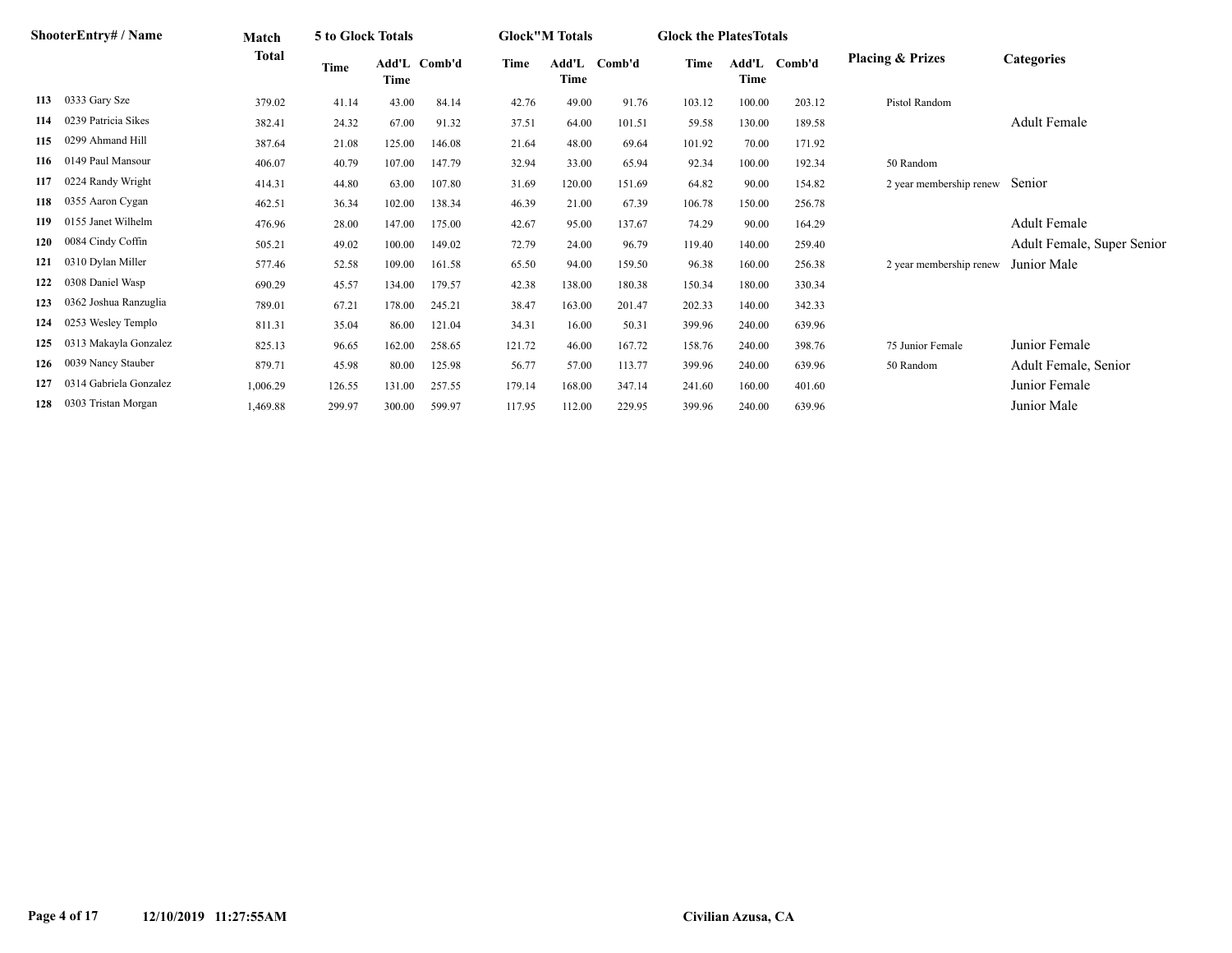# Final Competition Rankings for the GLOCK West Coast Challenge IV-Fall

|                         | ShooterEntry# / Name  | Match  | 5 to Glock Totals |             |              |       | <b>Glock"M Totals</b> |              | <b>Glock the PlatesTotals</b> |          |              |                             |
|-------------------------|-----------------------|--------|-------------------|-------------|--------------|-------|-----------------------|--------------|-------------------------------|----------|--------------|-----------------------------|
|                         |                       | Total  | Time              | <b>Time</b> | Add'L Comb'd | Time  | <b>Time</b>           | Add'L Comb'd | Time                          | Time     | Add'L Comb'd | <b>Placing &amp; Prizes</b> |
| 1                       | 0117 Matt Kartozian*  | 53.28  | 19.02             | 3.00        | 22.02        | 18.23 | 1.00                  | 19.23        | 12.03                         | 0.00     | 12.03        | 1 Pistol Place              |
| 2                       | 0095 Ky-Won Lee*      | 57.52  | 18.53             | 3.00        | 21.53        | 16.01 | 4.00                  | 20.01        | 15.98                         | 0.00     | 15.98        |                             |
| 3                       | 0381 James Maxwell*   | 58.96  | 19.54             | 4.00        | 23.54        | 19.07 | 1.00                  | 20.07        | 15.35                         | 0.00     | 15.35        |                             |
| $\overline{\mathbf{4}}$ | 0127 Shane Goldman    | 60.60  | 19.68             | 5.00        | 24.68        | 17.40 | 5.00                  | 22.40        | 13.52                         | 0.00     | 13.52        | 1 Pistol Place              |
| 5                       | 0272 Jaime Mendoza*   | 63.25  | 19.43             | 10.00       | 29.43        | 13.09 | 8.00                  | 21.09        | 12.73                         | 0.00     | 12.73        |                             |
| 6                       | 0171 Keith Carter*    | 64.25  | 18.47             | 8.00        | 26.47        | 16.20 | 6.00                  | 22.20        | 15.58                         | 0.00     | 15.58        |                             |
| 7                       | 0415 Justin Hixon*    | 67.07  | 17.45             | 9.00        | 26.45        | 18.61 | 4.00                  | 22.61        | 18.01                         | 0.00     | 18.01        | 50 Random                   |
| 8                       | 0358 Lew Gosnell*     | 69.81  | 17.37             | 7.00        | 24.37        | 15.11 | 17.00                 | 32.11        | 13.33                         | 0.00     | 13.33        |                             |
| 9                       | 0328 Jim Hallas       | 75.83  | 22.78             | 2.00        | 24.78        | 26.40 | 7.00                  | 33.40        | 17.65                         | 0.00     | 17.65        | 2 100 Place                 |
| 10                      | 0388 Tim Steffen*     | 76.63  | 18.64             | 7.00        | 25.64        | 20.16 | 7.00                  | 27.16        | 23.83                         | 0.00     | 23.83        |                             |
| 11                      | 0305 Jordan Kramp     | 77.15  | 17.39             | 11.00       | 28.39        | 17.40 | 13.00                 | 30.40        | 18.36                         | 0.00     | 18.36        | 3 75 Place                  |
| 12                      | 0223 Robert Victorino | 77.16  | 23.38             | 10.00       | 33.38        | 19.57 | 7.00                  | 26.57        | 17.21                         | 0.00     | 17.21        |                             |
| 13                      | 0317 Myron Sawicki*   | 77.23  | 28.86             | 6.00        | 34.86        | 22.04 | 5.00                  | 27.04        | 15.33                         | 0.00     | 15.33        | 50 Random                   |
| 14                      | 0342 Kevin Gage       | 79.80  | 19.88             | 12.00       | 31.88        | 15.85 | 14.00                 | 29.85        | 18.07                         | 0.00     | 18.07        | 50 Random                   |
| 15                      | 0260 Brian Ravitch    | 80.58  | 26.36             | 7.00        | 33.36        | 22.84 | 7.00                  | 29.84        | 17.38                         | 0.00     | 17.38        |                             |
| 16                      | 0158 Chad Cheung*     | 83.26  | 16.18             | 13.00       | 29.18        | 15.18 | 13.00                 | 28.18        | 15.90                         | 10.00    | 25.90        |                             |
| 17                      | 0391 Aaron Gomez      | 85.76  | 20.58             | 15.00       | 35.58        | 20.79 | 6.00                  | 26.79        | 23.39                         | 0.00     | 23.39        |                             |
| 18                      | 0006 Yilip Kang*      | 88.54  | 13.25             | 23.00       | 36.25        | 14.46 | 12.00                 | 26.46        | 15.83                         | 10.00    | 25.83        |                             |
| 19                      | 0138 Scott Valentine* | 88.94  | 18.20             | 27.00       | 45.20        | 16.07 | 10.00                 | 26.07        | 17.67                         | 0.00     | 17.67        | Pistol Random               |
| 20                      | 0154 Chaun Goldberg   | 89.72  | 17.89             | 16.00       | 33.89        | 22.01 | 9.00                  | 31.01        | 24.82                         | 0.00     | 24.82        |                             |
| 21                      | 0406 Sean Hensley     | 90.89  | 17.46             | 25.00       | 42.46        | 17.64 | 15.00                 | 32.64        | 15.79                         | 0.00     | 15.79        |                             |
| 22                      | 0057 Teri Patterson   | 91.19  | 17.73             | 13.00       | 30.73        | 18.56 | 16.00                 | 34.56        | 25.90                         | 0.00     | 25.90        |                             |
| 23                      | 0082 Robert Sterling* | 92.81  | 24.68             | 6.00        | 30.68        | 23.04 | 6.00                  | 29.04        | 33.09                         | 0.00     | 33.09        |                             |
| 24                      | 0124 Danielle Goldman | 96.51  | 25.58             | 11.00       | 36.58        | 32.17 | 4.00                  | 36.17        | 23.76                         | 0.00     | 23.76        |                             |
| 25                      | 0366 David Schoenberg | 100.23 | 38.12             | 4.00        | 42.12        | 32.32 | 2.00                  | 34.32        | 23.79                         | 0.00     | 23.79        |                             |
| 26                      | 0091 Kirk Beasley     | 101.14 | 30.44             | 15.00       | 45.44        | 27.40 | 2.00                  | 29.40        | 26.30                         | 0.00     | 26.30        |                             |
| 27                      | 0215 Randy Ammons     | 105.09 | 22.93             | 11.00       | 33.93        | 24.70 | 2.00                  | 26.70        | 34.46                         | 10.00    | 44.46        |                             |
| 28                      | 0229 Willie Zarth     | 106.12 | 23.21             | 24.00       | 47.21        | 23.04 | 13.00                 | 36.04        | 22.87                         | 0.00     | 22.87        | 50 Random                   |
| 29                      | 0230 Robert Kelley    | 106.22 | 26.71             | 14.00       | 40.71        | 29.48 | 4.00                  | 33.48        | 32.03                         | 0.00     | 32.03        |                             |
| 30                      | 0074 Bart Hackemack   | 107.09 | 18.09             | 31.00       | 49.09        | 17.70 | 14.00                 | 31.70        | 26.30                         | 0.00     | 26.30        |                             |
| 31                      | 0013 Van Duncan       | 112.32 | 25.62             | 22.00       | 47.62        | 25.85 | 13.00                 | 38.85        | 25.85                         | 0.00     | 25.85        |                             |
| 32                      | 0217 Hyun Choi        | 113.15 | 29.07             | 9.00        | 38.07        | 30.26 | 9.00                  | 39.26        | 35.82                         | 0.00     | 35.82        |                             |
| 33                      | 0078 Larry Bocock     | 113.43 | 25.58             | 22.00       | 47.58        | 22.92 | 13.00                 | 35.92        | 29.93                         | $0.00\,$ | 29.93        |                             |
| 34                      | 0055 Jim Patterson    | 120.33 | 26.07             | 18.00       | 44.07        | 28.38 | 15.00                 | 43.38        | 32.88                         | $0.00\,$ | 32.88        |                             |
| 35                      | 0110 Phil Cowan       | 120.40 | 33.35             | 22.00       | 55.35        | 23.45 | 12.00                 | 35.45        | 29.60                         | 0.00     | 29.60        |                             |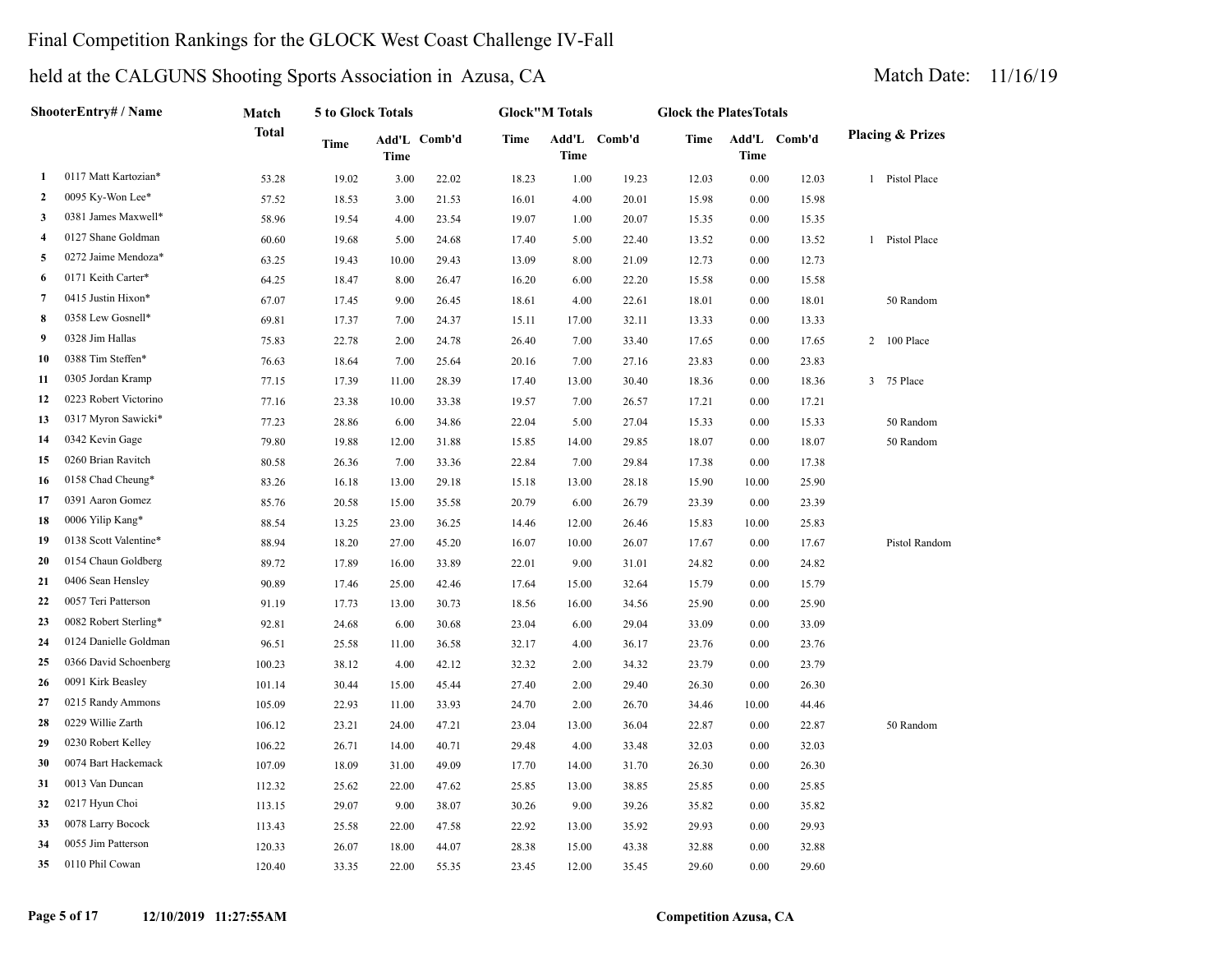|    | ShooterEntry# / Name    | Match        | 5 to Glock Totals |       |              |       | <b>Glock</b> "M Totals |              | <b>Glock the PlatesTotals</b> |             |              |                             |
|----|-------------------------|--------------|-------------------|-------|--------------|-------|------------------------|--------------|-------------------------------|-------------|--------------|-----------------------------|
|    |                         | <b>Total</b> | Time              | Time  | Add'L Comb'd | Time  | <b>Time</b>            | Add'L Comb'd | Time                          | <b>Time</b> | Add'L Comb'd | <b>Placing &amp; Prizes</b> |
| 36 | 0195 Shelton Chun       | 121.78       | 21.81             | 18.00 | 39.81        | 20.84 | $8.00\,$               | 28.84        | 23.13                         | 30.00       | 53.13        |                             |
| 37 | 0401 Jacob Rascon       | 122.05       | 42.58             | 12.00 | 54.58        | 31.36 | 2.00                   | 33.36        | 34.11                         | 0.00        | 34.11        |                             |
| 38 | 0105 Giovanni Alora     | 122.23       | 33.68             | 15.00 | 48.68        | 29.61 | 16.00                  | 45.61        | 27.94                         | 0.00        | 27.94        | 50 Random                   |
| 39 | 0268 Stephen Baran      | 124.55       | 20.73             | 35.00 | 55.73        | 19.91 | 15.00                  | 34.91        | 23.91                         | 10.00       | 33.91        |                             |
| 40 | 0088 Mark Ogaz          | 124.56       | 34.12             | 28.00 | 62.12        | 25.89 | 4.00                   | 29.89        | 32.55                         | 0.00        | 32.55        |                             |
| 41 | 0352 Thomas Ishkanian   | 125.08       | 34.80             | 23.00 | 57.80        | 32.86 | 6.00                   | 38.86        | 28.42                         | 0.00        | 28.42        |                             |
| 42 | 0397 Julian Delgado     | 128.87       | 24.88             | 30.00 | 54.88        | 25.18 | 22.00                  | 47.18        | 26.81                         | 0.00        | 26.81        |                             |
| 43 | 0024 Craig Briers       | 131.03       | 25.94             | 15.00 | 40.94        | 26.21 | 12.00                  | 38.21        | 31.88                         | 20.00       | 51.88        |                             |
| 44 | 0220 Jerid Erickson     | 131.52       | 22.56             | 20.00 | 42.56        | 26.28 | 10.00                  | 36.28        | 32.68                         | 20.00       | 52.68        |                             |
| 45 | 0291 Kyle Bazner        | 133.70       | 23.54             | 28.00 | 51.54        | 28.02 | 24.00                  | 52.02        | 30.14                         | 0.00        | 30.14        |                             |
| 46 | 0046 Charles Batarse    | 135.03       | 24.25             | 5.00  | 29.25        | 17.49 | 40.00                  | 57.49        | 28.29                         | 20.00       | 48.29        |                             |
| 47 | 0018 Stephanie Costello | 135.19       | 25.05             | 33.00 | 58.05        | 27.79 | 9.00                   | 36.79        | 40.35                         | 0.00        | 40.35        |                             |
| 48 | 0289 David Lemmon       | 136.84       | 28.95             | 13.00 | 41.95        | 31.93 | 7.00                   | 38.93        | 45.96                         | 10.00       | 55.96        |                             |
| 49 | 0184 Michael Sherman    | 137.44       | 34.54             | 20.00 | 54.54        | 32.74 | 16.00                  | 48.74        | 34.16                         | 0.00        | 34.16        |                             |
| 50 | 0280 Reginald Gonzalez  | 137.49       | 35.23             | 27.00 | 62.23        | 33.18 | 12.00                  | 45.18        | 30.08                         | 0.00        | 30.08        |                             |
| 51 | 0131 Gary Krumian       | 145.91       | 29.56             | 16.00 | 45.56        | 25.28 | 10.00                  | 35.28        | 35.07                         | 30.00       | 65.07        | 50 Random                   |
| 52 | 0113 Tammy Clay         | 147.44       | 31.34             | 20.00 | 51.34        | 22.97 | 14.00                  | 36.97        | 39.13                         | 20.00       | 59.13        |                             |
| 53 | 0264 Peter Bueras       | 148.73       | 38.51             | 14.00 | 52.51        | 29.85 | 12.00                  | 41.85        | 44.37                         | 10.00       | 54.37        | 50 Random                   |
| 54 | 0072 Gary Bancroft      | 149.58       | 24.69             | 48.00 | 72.69        | 23.33 | 15.00                  | 38.33        | 38.56                         | 0.00        | 38.56        |                             |
| 55 | 0296 Angelina Buendia   | 150.84       | 24.39             | 24.00 | 48.39        | 19.97 | 12.00                  | 31.97        | 40.48                         | 30.00       | 70.48        |                             |
| 56 | 0037 Alan Wolmer        | 151.97       | 26.17             | 27.00 | 53.17        | 29.72 | 5.00                   | 34.72        | 44.08                         | 20.00       | 64.08        |                             |
| 57 | 0163 Richard Murray     | 152.71       | 31.13             | 5.00  | 36.13        | 27.60 | 12.00                  | 39.60        | 46.98                         | 30.00       | 76.98        |                             |
| 58 | 0102 Don Armstrong      | 152.74       | 22.61             | 28.00 | 50.61        | 20.21 | 24.00                  | 44.21        | 27.92                         | 30.00       | 57.92        |                             |
| 59 | 0100 Mimi Kang          | 155.13       | 15.58             | 72.00 | 87.58        | 15.59 | 26.00                  | 41.59        | 25.96                         | 0.00        | 25.96        |                             |
| 60 | 0004 Mark Will          | 156.87       | 39.18             | 14.00 | 53.18        | 46.11 | 6.00                   | 52.11        | 51.58                         | 0.00        | 51.58        | 50 Random                   |
| 61 | 0188 Tom Emick          | 160.03       | 28.11             | 41.00 | 69.11        | 30.50 | 24.00                  | 54.50        | 36.42                         | 0.00        | 36.42        |                             |
| 62 | 0112 Chad Hyde          | 164.44       | 37.06             | 23.00 | 60.06        | 31.80 | 35.00                  | 66.80        | 37.58                         | 0.00        | 37.58        |                             |
| 63 | 0338 Matt Klute         | 164.97       | 25.20             | 23.00 | 48.20        | 29.31 | 36.00                  | 65.31        | 31.46                         | 20.00       | 51.46        |                             |
| 64 | 0236 Jose Nastor        | 166.48       | 26.48             | 30.00 | 56.48        | 32.43 | 10.00                  | 42.43        | 37.57                         | 30.00       | 67.57        |                             |
| 65 | 0021 Charles Sparks     | 166.48       | 27.01             | 32.00 | 59.01        | 27.86 | 21.00                  | 48.86        | 48.61                         | 10.00       | 58.61        |                             |
| 66 | 0385 Benjamin Lau       | 167.90       | 29.11             | 22.00 | 51.11        | 31.05 | 12.00                  | 43.05        | 53.74                         | 20.00       | 73.74        |                             |
| 67 | 0028 Dennis Waters      | 169.74       | 38.71             | 32.00 | 70.71        | 38.30 | 30.00                  | 68.30        | 30.73                         | $0.00\,$    | 30.73        |                             |
| 68 | 0321 Anthony Verone     | 171.50       | 25.77             | 30.00 | 55.77        | 28.65 | 20.00                  | 48.65        | 47.08                         | 20.00       | 67.08        |                             |
| 69 | 0208 Alki Hase          | 174.01       | 34.23             | 44.00 | 78.23        | 30.07 | 29.00                  | 59.07        | 36.71                         | 0.00        | 36.71        |                             |
| 70 | 0294 Michael Welch      | 175.25       | 28.86             | 58.00 | 86.86        | 25.15 | 38.00                  | 63.15        | 25.24                         | 0.00        | 25.24        | 50 Random                   |
| 71 | 0206 Mike Thompson      | 182.85       | 24.96             | 61.00 | 85.96        | 29.79 | 30.00                  | 59.79        | 37.10                         | 0.00        | 37.10        |                             |
| 72 | 0323 David Verone       | 184.44       | 25.63             | 35.00 | 60.63        | 30.93 | 11.00                  | 41.93        | 51.88                         | 30.00       | 81.88        |                             |
| 73 | 0114 Rick Clay          | 189.12       | 34.23             | 28.00 | 62.23        | 37.42 | 33.00                  | 70.42        | 46.47                         | 10.00       | 56.47        |                             |
| 74 | 0298 Farid Laghaei      | 196.63       | 31.26             | 25.00 | 56.26        | 37.90 | 15.00                  | 52.90        | 67.47                         | 20.00       | 87.47        |                             |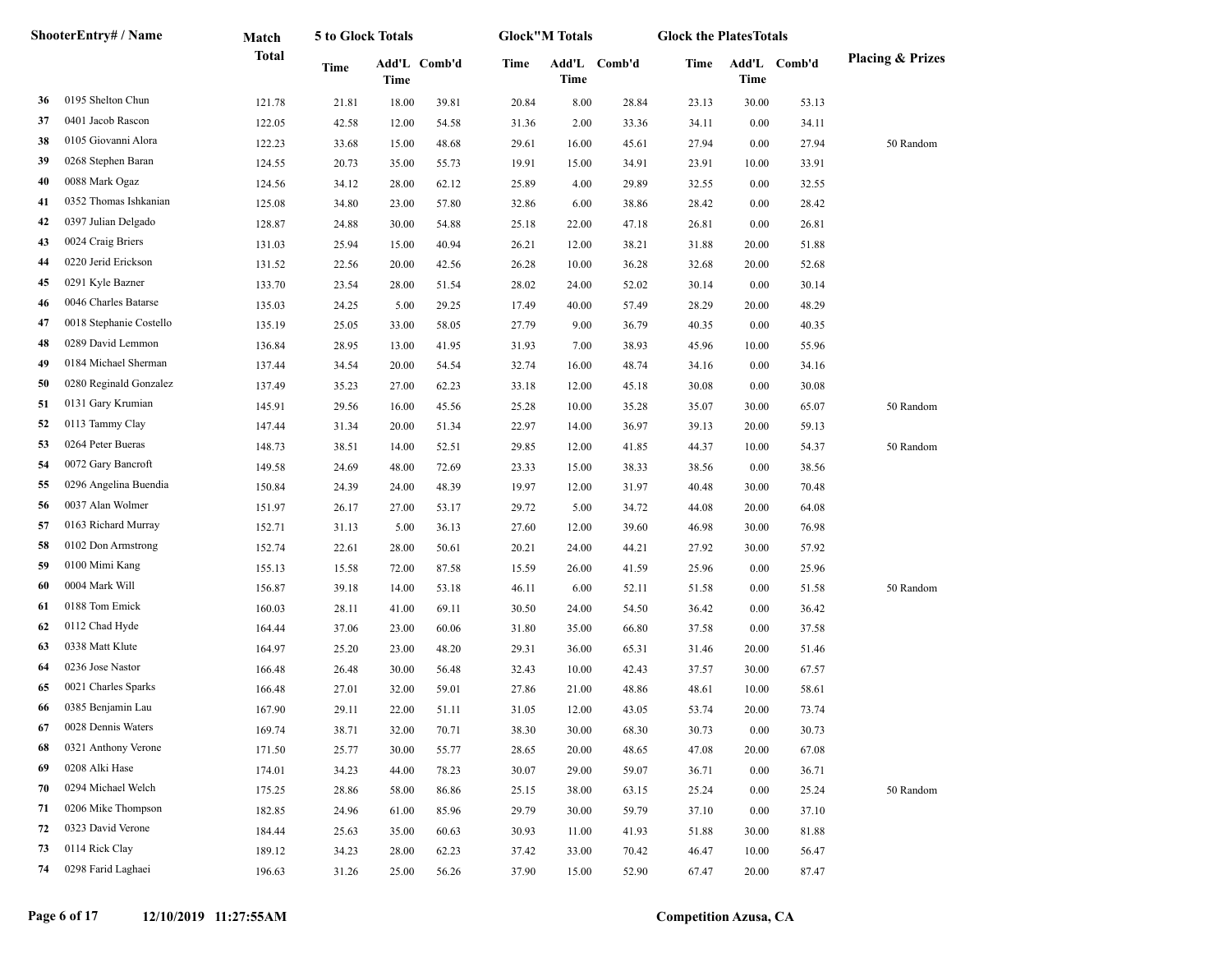|            | ShooterEntry# / Name    | Match        | 5 to Glock Totals |             |              |             | <b>Glock</b> "M Totals |              | <b>Glock the PlatesTotals</b> |             |              |                             |
|------------|-------------------------|--------------|-------------------|-------------|--------------|-------------|------------------------|--------------|-------------------------------|-------------|--------------|-----------------------------|
|            |                         | <b>Total</b> | Time              | <b>Time</b> | Add'L Comb'd | <b>Time</b> | <b>Time</b>            | Add'L Comb'd | Time                          | <b>Time</b> | Add'L Comb'd | <b>Placing &amp; Prizes</b> |
| 75         | 0003 William Chow       | 198.71       | 23.67             | 62.00       | 85.67        | 30.72       | 31.00                  | 61.72        | 41.32                         | 10.00       | 51.32        |                             |
| 76         | 0066 Sergio Rodriguez   | 203.95       | 35.11             | 19.00       | 54.11        | 28.68       | 20.00                  | 48.68        | 41.16                         | 60.00       | 101.16       |                             |
| 77         | 0169 Ryan Paules        | 208.47       | 42.43             | 44.00       | 86.43        | 38.56       | 29.00                  | 67.56        | 44.48                         | 10.00       | 54.48        |                             |
| 78         | 0309 Daniel Tran        | 209.32       | 31.94             | 37.00       | 68.94        | 29.50       | 36.00                  | 65.50        | 64.88                         | 10.00       | 74.88        |                             |
| 79         | 0284 Avin Kim           | 220.15       | 40.07             | 16.00       | 56.07        | 33.53       | 12.00                  | 45.53        | 58.55                         | 60.00       | 118.55       |                             |
| 80         | 0409 Omar Mayen         | 229.38       | 24.15             | 70.00       | 94.15        | 31.59       | 46.00                  | 77.59        | 27.64                         | 30.00       | 57.64        |                             |
| 81         | 0121 Ghanshyam Patel    | 229.95       | 30.69             | 43.00       | 73.69        | 28.05       | 24.00                  | 52.05        | 54.21                         | 50.00       | 104.21       |                             |
| 82         | 0033 Walter Kronberger  | 231.37       | 41.55             | 28.00       | 69.55        | 43.03       | 28.00                  | 71.03        | 70.79                         | 20.00       | 90.79        |                             |
| 83         | 0368 Patrick Bleemers   | 238.64       | 34.12             | 13.00       | 47.12        | 34.08       | 35.00                  | 69.08        | 62.44                         | 60.00       | 122.44       |                             |
| 84         | 0030 Daniel Hess        | 243.07       | 39.34             | 39.00       | 78.34        | 37.86       | 13.00                  | 50.86        | 53.87                         | 60.00       | 113.87       |                             |
| 85         | 0247 Gary Watts         | 255.21       | 27.49             | 58.00       | 85.49        | 44.35       | 14.00                  | 58.35        | 71.37                         | 40.00       | 111.37       |                             |
| 86         | 0144 Jonathan Leavitt   | 257.05       | 26.87             | 63.00       | 89.87        | 36.14       | 73.00                  | 109.14       | 48.04                         | 10.00       | 58.04        |                             |
| 87         | 0408 Rick Hooper        | 260.40       | 18.42             | 65.00       | 83.42        | 25.35       | 42.00                  | 67.35        | 59.63                         | 50.00       | 109.63       |                             |
| 88         | 0386 Wayne Matthews     | 274.06       | 32.35             | 32.00       | 64.35        | 34.26       | 36.00                  | 70.26        | 59.45                         | 80.00       | 139.45       | 50 Random                   |
| 89         | 0022 Marc Langsam       | 274.52       | 32.88             | 83.00       | 115.88       | 35.94       | 51.00                  | 86.94        | 61.70                         | 10.00       | 71.70        |                             |
| 90         | 0278 Chae Song          | 279.25       | 24.08             | 128.00      | 152.08       | 29.89       | 50.00                  | 79.89        | 37.28                         | 10.00       | 47.28        | 50 Random                   |
| 91         | 0032 Michael O'Connell  | 280.54       | 25.57             | 68.00       | 93.57        | 28.54       | 36.00                  | 64.54        | 72.43                         | 50.00       | 122.43       |                             |
| 92         | 0086 Peggy Ogaz         | 285.37       | 33.70             | 43.00       | 76.70        | 31.06       | 22.00                  | 53.06        | 75.61                         | 80.00       | 155.61       |                             |
| 93         | 0068 LD Malatka         | 286.52       | 48.63             | 43.00       | 91.63        | 52.69       | 36.00                  | 88.69        | 86.20                         | 20.00       | 106.20       |                             |
| 94         | 0350 Robert Moore       | 293.33       | 34.31             | 62.00       | 96.31        | 33.54       | 15.00                  | 48.54        | 48.48                         | 100.00      | 148.48       |                             |
| 95         | 0198 Christine Van Eyck | 294.06       | 38.82             | 73.00       | 111.82       | 42.59       | 28.00                  | 70.59        | 51.65                         | 60.00       | 111.65       |                             |
| 96         | 0301 Roland Zambrana    | 306.92       | 49.79             | 55.00       | 104.79       | 51.16       | 20.00                  | 71.16        | 80.97                         | 50.00       | 130.97       |                             |
| 97         | 0108 Timothy Neubauer   | 307.26       | 42.91             | 25.00       | 67.91        | 39.41       | 30.00                  | 69.41        | 59.94                         | 110.00      | 169.94       |                             |
| 98         | 0286 Suwanna Kim        | 311.07       | 63.59             | 64.00       | 127.59       | 59.96       | 38.00                  | 97.96        | 65.52                         | 20.00       | 85.52        | 50 Random                   |
| 99         | 0061 Albert Rainey III  | 333.63       | 33.94             | 44.00       | 77.94        | 39.88       | 47.00                  | 86.88        | 68.81                         | 100.00      | 168.81       |                             |
| <b>100</b> | 0370 Christopher Welker | 407.09       | 26.25             | 86.00       | 112.25       | 24.09       | 76.00                  | 100.09       | 54.75                         | 140.00      | 194.75       | 2 year membership renew     |
| 101        | 0191 Jared Case         | 429.96       | 25.90             | 138.00      | 163.90       | 27.12       | 48.00                  | 75.12        | 70.94                         | 120.00      | 190.94       |                             |
| 102        | 0255 Wesley Templo      | 736.74       | 44.95             | 12.00       | 56.95        | 32.83       | 7.00                   | 39.83        | 399.96                        | 240.00      | 639.96       | 50 Random                   |
| 103        | 0249 Mark Singer        | 1,205.47     | 299.97            | 300.00      | 599.97       | 299.97      | 270.00                 | 569.97       | 35.53                         | 0.00        | 35.53        |                             |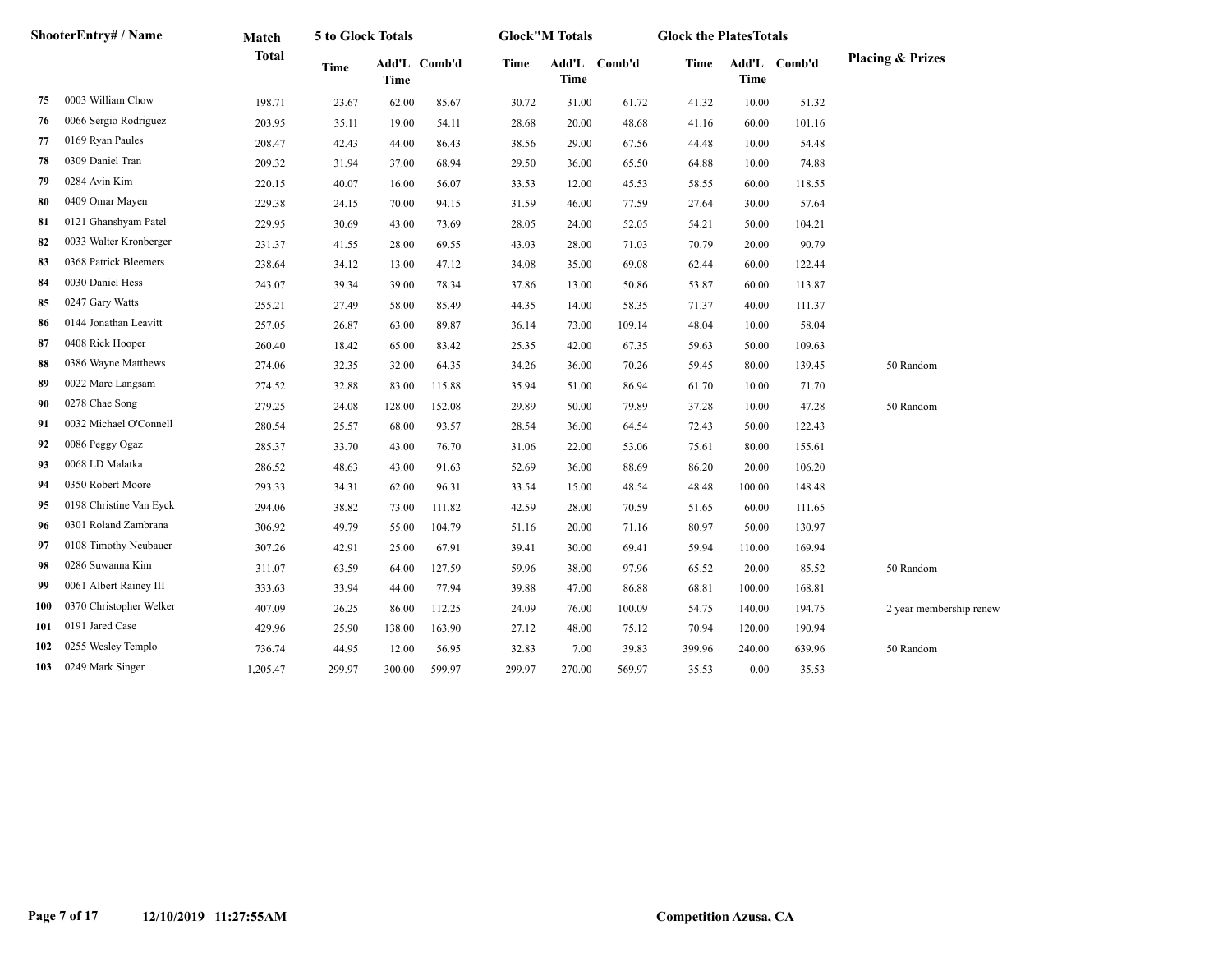# Final Guardian Rankings for the GLOCK West Coast Challenge IV-Fall

|                | ShooterEntry# / Name   | Match        | 5 to Glock Totals |       |              |             | <b>Glock"M Totals</b> |        | <b>Glock the PlatesTotals</b> |             |              |                                |                 |
|----------------|------------------------|--------------|-------------------|-------|--------------|-------------|-----------------------|--------|-------------------------------|-------------|--------------|--------------------------------|-----------------|
|                |                        | <b>Total</b> | Time              | Time  | Add'L Comb'd | <b>Time</b> | Add'L<br><b>Time</b>  | Comb'd | <b>Time</b>                   | <b>Time</b> | Add'L Comb'd | <b>Placing &amp; Prizes</b>    | Categories      |
|                | 0304 Jordan Kramp      | 69.16        | 18.13             | 10.00 | 28.13        | 16.76       | 6.00                  | 22.76  | 18.27                         | 0.00        | 18.27        | 1 Pistol Place                 |                 |
| $\overline{2}$ | 0354 Len Paris         | 73.99        | 18.80             | 12.00 | 30.80        | 18.34       | 4.00                  | 22.34  | 20.85                         | 0.00        | 20.85        | 2 100 Place                    |                 |
| 3              | 0128 Ryan Matsui       | 87.72        | 22.51             | 19.00 | 41.51        | 19.72       | 4.00                  | 23.72  | 22.49                         | 0.00        | 22.49        | 3 75 Place                     |                 |
| $\overline{4}$ | 0214 Randy Ammons      | 98.31        | 21.34             | 16.00 | 37.34        | 22.95       | 8.00                  | 30.95  | 30.02                         | 0.00        | 30.02        | 75 Super Senior                | Super Senior    |
| $\overline{4}$ |                        | 98.31        | 21.34             | 16.00 | 37.34        | 22.95       | 8.00                  | 30.95  | 30.02                         | 0.00        | 30.02        | 50 Random                      | Super Senior    |
| 5              | 0410 Nic Cheung        | 104.44       | 32.52             | 8.00  | 40.52        | 24.75       | 8.00                  | 32.75  | 31.17                         | 0.00        | 31.17        | 75 Senior                      | Senior          |
| 6              | 0290 Kyle Bazner       | 105.17       | 26.06             | 20.00 | 46.06        | 23.70       | 6.00                  | 29.70  | 29.41                         | 0.00        | 29.41        |                                |                 |
| 7              | 0016 Richard Lee       | 105.22       | 27.68             | 15.00 | 42.68        | 24.05       | 11.00                 | 35.05  | 27.49                         | 0.00        | 27.49        |                                |                 |
| -8             | 0122 Danielle Goldman  | 120.04       | 29.54             | 14.00 | 43.54        | 23.40       | 24.00                 | 47.40  | 29.10                         | 0.00        | 29.10        | 75 Guardian Female             | Guardian Female |
| 9              | 0098 Sammy Hsu         | 131.35       | 26.74             | 21.00 | 47.74        | 25.14       | 21.00                 | 46.14  | 37.47                         | 0.00        | 37.47        |                                |                 |
| 10             | 0373 Luis Sarzi        | 134.80       | 21.68             | 40.00 | 61.68        | 22.30       | 27.00                 | 49.30  | 23.82                         | 0.00        | 23.82        |                                | Senior          |
| 11             | 0287 David Lemmon      | 138.04       | 29.16             | 23.00 | 52.16        | 31.67       | 16.00                 | 47.67  | 38.21                         | 0.00        | 38.21        |                                | Super Senior    |
| 12             | 0283 Avin Kim          | 152.08       | 29.35             | 35.00 | 64.35        | 33.17       | 18.00                 | 51.17  | 36.56                         | 0.00        | 36.56        |                                |                 |
| 13             | 0279 Reginald Gonzalez | 152.89       | 36.40             | 21.00 | 57.40        | 38.60       | 9.00                  | 47.60  | 27.89                         | 20.00       | 47.89        | 50 Random                      |                 |
| 14             | 0376 Darrell McKenzie  | 161.21       | 30.40             | 17.00 | 47.40        | 36.02       | 11.00                 | 47.02  | 56.79                         | 10.00       | 66.79        | 50 Random                      | Senior          |
| 15             | 0148 Jose Mojica       | 164.22       | 28.53             | 19.00 | 47.53        | 29.14       | 40.00                 | 69.14  | 37.55                         | 10.00       | 47.55        |                                |                 |
| 16             | 0293 Michael Welch     | 178.14       | 28.29             | 37.00 | 65.29        | 22.48       | 38.00                 | 60.48  | 32.37                         | 20.00       | 52.37        |                                |                 |
| 17             | 0246 Gary Watts        | 194.65       | 37.91             | 32.00 | 69.91        | 45.72       | 23.00                 | 68.72  | 56.02                         | 0.00        | 56.02        | 2 year membership renew Senior |                 |
| 18             | 0330 Arthur Burgos Jr  | 216.24       | 29.50             | 18.00 | 47.50        | 28.29       | 40.00                 | 68.29  | 50.45                         | 50.00       | 100.45       |                                |                 |
| 19             | 0277 Chae Song         | 233.18       | 33.74             | 86.00 | 119.74       | 33.40       | 20.00                 | 53.40  | 40.04                         | 20.00       | 60.04        |                                |                 |
| 20             | 0180 Cheng Lian        | 237.13       | 22.62             | 44.00 | 66.62        | 23.76       | 17.00                 | 40.76  | 49.75                         | 80.00       | 129.75       |                                |                 |
| 21             | 0142 Linda Nguyen      | 284.18       | 38.97             | 21.00 | 59.97        | 37.55       | 24.00                 | 61.55  | 112.66                        | 50.00       | 162.66       |                                | Guardian Female |
| 22             | 0242 Paul Hill         | 286.75       | 29.44             | 58.00 | 87.44        | 31.03       | 37.00                 | 68.03  | 71.28                         | 60.00       | 131.28       |                                |                 |
| 23             | 0092 William Castaneda | 289.17       | 24.56             | 37.00 | 61.56        | 28.24       | 23.00                 | 51.24  | 56.37                         | 120.00      | 176.37       | 50 Random                      |                 |
| 24             | 0009 Paul K Yasutake   | 375.82       | 36.74             | 83.00 | 119.74       | 40.46       | 55.00                 | 95.46  | 100.62                        | 60.00       | 160.62       |                                |                 |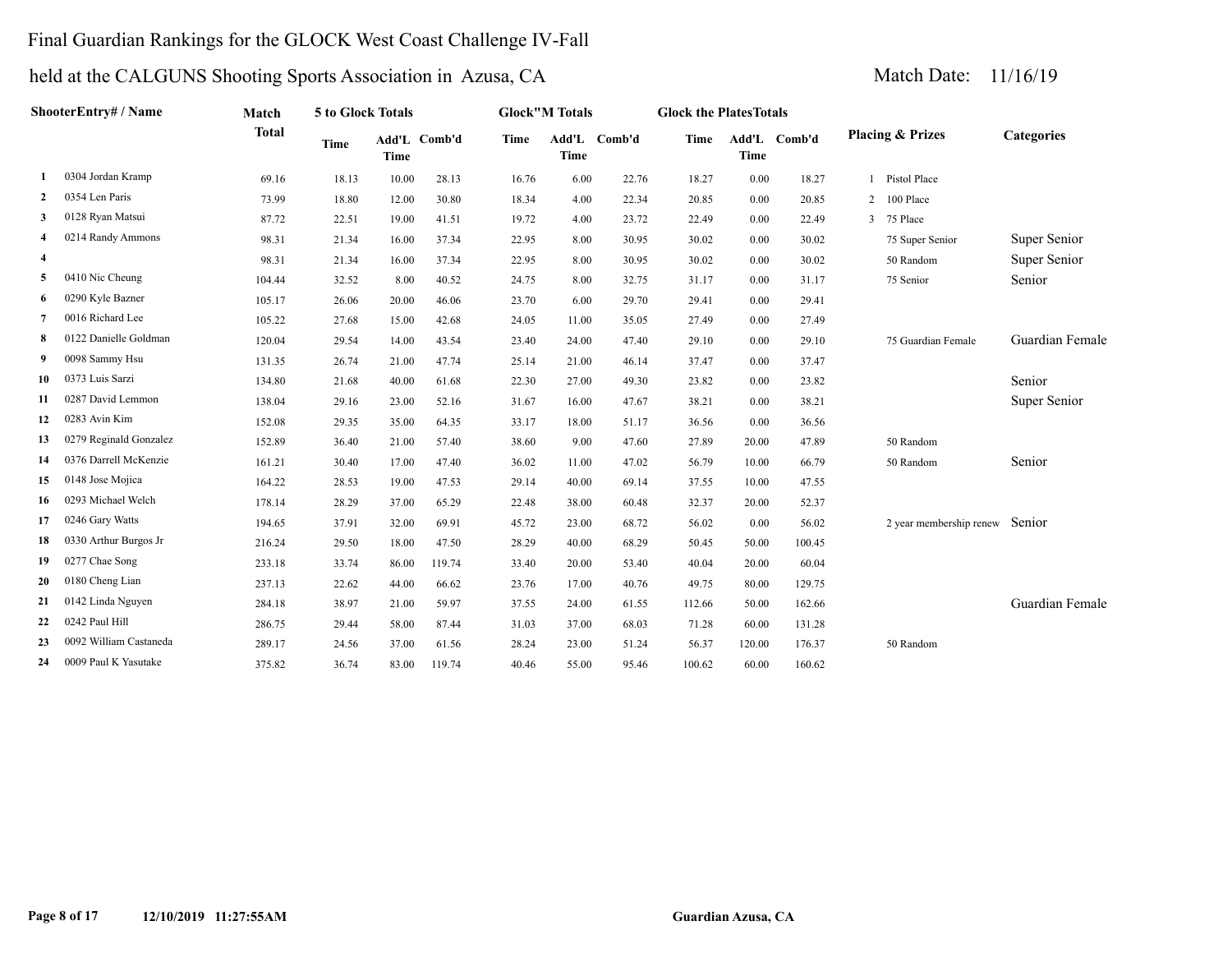# Final Heavy Metal Rankings for the GLOCK West Coast Challenge IV-Fall

|              | <b>ShooterEntry# / Name</b> | Match        | 5 to Glock Totals |       |              |             | <b>Glock</b> "M Totals |              | <b>Glock the PlatesTotals</b> |             |              |   |                             |
|--------------|-----------------------------|--------------|-------------------|-------|--------------|-------------|------------------------|--------------|-------------------------------|-------------|--------------|---|-----------------------------|
|              |                             | <b>Total</b> | Time              | Time  | Add'L Comb'd | <b>Time</b> | Time                   | Add'L Comb'd | Time                          | <b>Time</b> | Add'L Comb'd |   | <b>Placing &amp; Prizes</b> |
| 1            | 0275 Jaime Mendoza*         | 57.48        | 17.80             | 2.00  | 19.80        | 13.09       | 9.00                   | 22.09        | 15.59                         | 0.00        | 15.59        |   | 1 100 Place                 |
| $\mathbf{2}$ | 0141 Scott Valentine*       | 69.97        | 21.05             | 3.00  | 24.05        | 18.57       | 7.00                   | 25.57        | 20.35                         | 0.00        | 20.35        |   | 50 Random                   |
| 3            | 0344 Kevin Gage             | 71.15        | 21.09             | 9.00  | 30.09        | 19.08       | 2.00                   | 21.08        | 19.98                         | 0.00        | 19.98        |   | Pistol Place                |
| 4            | 0174 Keith Carter*          | 71.18        | 20.51             | 8.00  | 28.51        | 20.29       | 5.00                   | 25.29        | 17.38                         | 0.00        | 17.38        |   |                             |
| 5            | 0135 George Kevanian*       | 73.51        | 19.57             | 3.00  | 22.57        | 20.66       | 14.00                  | 34.66        | 16.28                         | 0.00        | 16.28        |   |                             |
| 6            | 0160 Chad Cheung*           | 77.91        | 19.48             | 10.00 | 29.48        | 18.55       | 14.00                  | 32.55        | 15.88                         | 0.00        | 15.88        |   | 50 Random                   |
| 7            | 0307 Jordan Kramp           | 78.74        | 21.73             | 4.00  | 25.73        | 19.87       | 10.00                  | 29.87        | 23.14                         | 0.00        | 23.14        | 2 | 100 Place                   |
| 8            | 0197 Shelton Chun           | 82.06        | 22.39             | 11.00 | 33.39        | 20.75       | 7.00                   | 27.75        | 20.92                         | 0.00        | 20.92        | 3 | 75 Place                    |
| 9            | 0320 Myron Sawicki*         | 89.55        | 29.41             | 10.00 | 39.41        | 25.71       | 8.00                   | 33.71        | 16.43                         | 0.00        | 16.43        |   | Pistol Random               |
| 10           | 0083 Robert Sterling*       | 90.21        | 26.36             | 15.00 | 41.36        | 25.57       | 1.00                   | 26.57        | 22.28                         | 0.00        | 22.28        |   |                             |
| 11           | 0374 Luis Sarzi             | 103.54       | 24.92             | 16.00 | 40.92        | 22.62       | 11.00                  | 33.62        | 29.00                         | 0.00        | 29.00        |   |                             |
| 12           | 0203 Fabio Spinella         | 104.21       | 31.76             | 14.00 | 45.76        | 29.12       | 5.00                   | 34.12        | 24.33                         | 0.00        | 24.33        |   | Pistol Random               |
| 13           | 0365 Jonathan Bailey        | 106.97       | 26.48             | 18.00 | 44.48        | 19.54       | 11.00                  | 30.54        | 31.95                         | 0.00        | 31.95        |   |                             |
| 14           | 0213 MIchael Walters        | 109.41       | 25.25             | 18.00 | 43.25        | 22.59       | 12.00                  | 34.59        | 31.57                         | 0.00        | 31.57        |   | Pistol Random               |
| 15           | 0165 Richard Murray         | 111.83       | 28.09             | 17.00 | 45.09        | 27.21       | 2.00                   | 29.21        | 37.53                         | 0.00        | 37.53        |   |                             |
| 16           | 0413 George Siambis         | 123.51       | 33.35             | 18.00 | 51.35        | 34.22       | 1.00                   | 35.22        | 36.94                         | 0.00        | 36.94        |   |                             |
| 17           | 0014 Van Duncan             | 133.52       | 27.55             | 22.00 | 49.55        | 27.18       | 20.00                  | 47.18        | 36.79                         | 0.00        | 36.79        |   |                             |
| 18           | 0262 Brian Ravitch          | 133.65       | 26.89             | 29.00 | 55.89        | 32.29       | 9.00                   | 41.29        | 36.47                         | 0.00        | 36.47        |   |                             |
| 19           | 0349 Jack Najaryan          | 139.13       | 32.26             | 27.00 | 59.26        | 32.84       | 15.00                  | 47.84        | 32.03                         | 0.00        | 32.03        |   |                             |
| 20           | 0049 Charles Batarse        | 142.30       | 25.87             | 30.00 | 55.87        | 24.40       | 37.00                  | 61.40        | 25.03                         | 0.00        | 25.03        |   |                             |
| 21           | 0211 Rudolph Singleterry    | 143.30       | 36.03             | 26.00 | 62.03        | 30.71       | 12.00                  | 42.71        | 38.56                         | 0.00        | 38.56        |   |                             |
| 22           | 0250 Mark Singer            | 146.06       | 32.99             | 10.00 | 42.99        | 37.34       | 5.00                   | 42.34        | 40.73                         | 20.00       | 60.73        |   | Pistol Random               |
| 23           | 0398 Julian Delgado         | 149.64       | 36.03             | 26.00 | 62.03        | 39.64       | 18.00                  | 57.64        | 29.97                         | 0.00        | 29.97        |   |                             |
| 24           | 0265 Peter Bueras           | 151.08       | 41.53             | 30.00 | 71.53        | 25.95       | 4.00                   | 29.95        | 39.60                         | 10.00       | 49.60        |   | 50 Random                   |
| 25           | 0292 Kyle Bazner            | 194.78       | 29.71             | 35.00 | 64.71        | 26.21       | 25.00                  | 51.21        | 38.86                         | 40.00       | 78.86        |   |                             |
| 26           | 0404 Jacob Rascon           | 202.56       | 49.99             | 21.00 | 70.99        | 60.93       | 30.00                  | 90.93        | 40.64                         | 0.00        | 40.64        |   |                             |
| 27           | 0302 Roland Zambrana        | 208.58       | 46.13             | 30.00 | 76.13        | 47.31       | 30.00                  | 77.31        | 55.14                         | 0.00        | 55.14        |   |                             |
| 28           | 0339 Matt Klute             | 225.67       | 28.64             | 57.00 | 85.64        | 30.93       | 51.00                  | 81.93        | 48.10                         | 10.00       | 58.10        |   |                             |
| 29           | 0067 Sergio Rodriguez       | 315.90       | 29.49             | 90.00 | 119.49       | 35.22       | 23.00                  | 58.22        | 58.19                         | 80.00       | 138.19       |   |                             |
| 30           | 0225 Randy Wright           | 410.58       | 45.25             | 72.00 | 117.25       | 30.86       | 83.00                  | 113.86       | 79.47                         | 100.00      | 179.47       |   |                             |
| 31           | 0145 Jonathan Leavitt       | 506.18       | 35.26             | 88.00 | 123.26       | 41.46       | 92.00                  | 133.46       | 59.46                         | 190.00      | 249.46       |   |                             |
| 32           | 0254 Wesley Templo          | 784.69       | 39.22             | 42.00 | 81.22        | 41.51       | 22.00                  | 63.51        | 399.96                        | 240.00      | 639.96       |   |                             |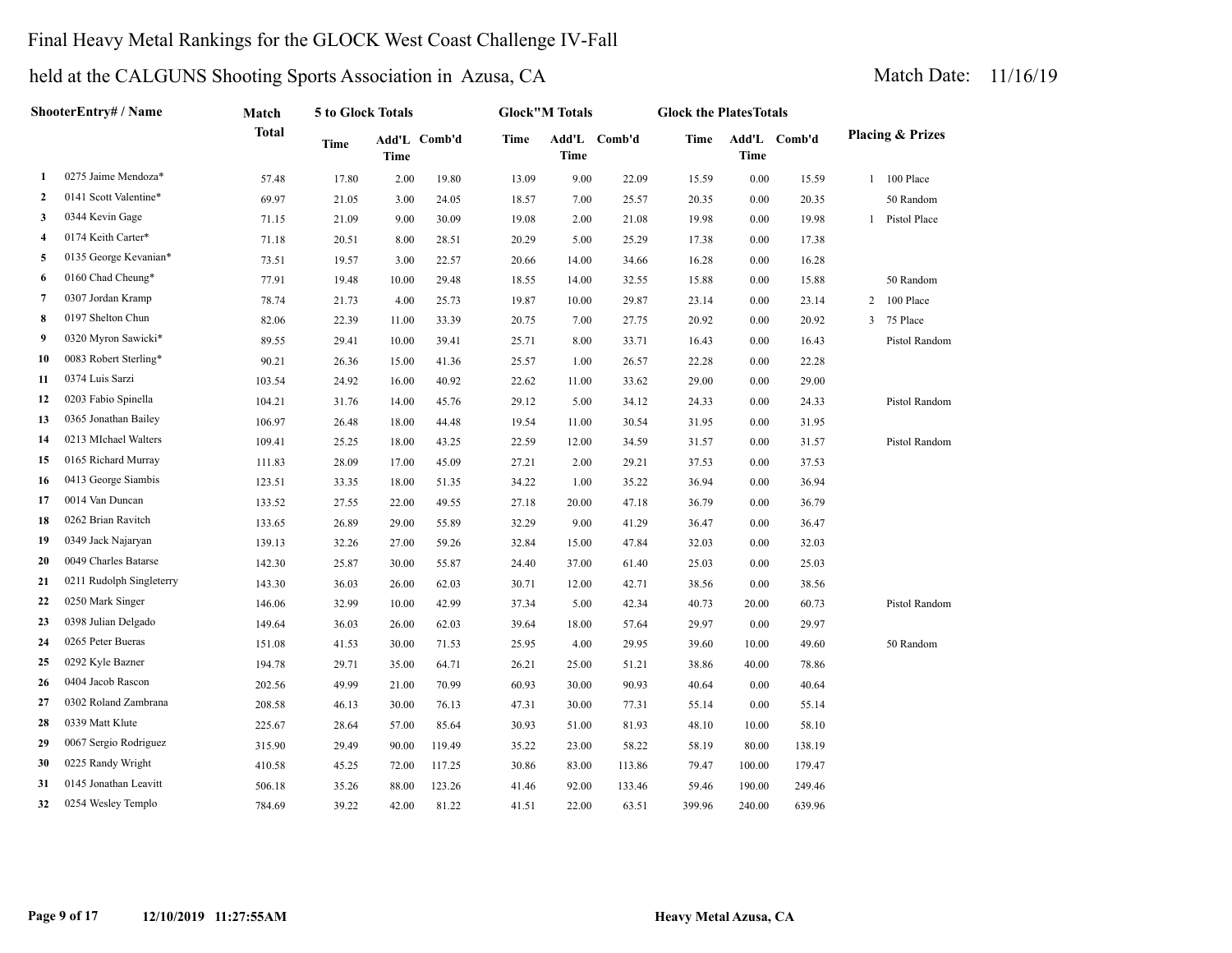# Final Major Sub Rankings for the GLOCK West Coast Challenge IV-Fall

| ShooterEntry# / Name |                         | Match        | 5 to Glock Totals |       |              |       | <b>Glock"M Totals</b> |              |       | <b>Glock the PlatesTotals</b> |              |                             |  |
|----------------------|-------------------------|--------------|-------------------|-------|--------------|-------|-----------------------|--------------|-------|-------------------------------|--------------|-----------------------------|--|
|                      |                         | <b>Total</b> | Time              | Time  | Add'L Comb'd | Time  | Time                  | Add'L Comb'd | Time  | Time                          | Add'L Comb'd | <b>Placing &amp; Prizes</b> |  |
| 1                    | 0133 George Kevanian*   | 47.77        | 12.51             | 7.00  | 19.51        | 11.79 | 0.00                  | 11.79        | 16.47 | 0.00                          | 16.47        | Pistol Place                |  |
| $\mathbf{2}$         | 0137 Scott Valentine*   | 50.44        | 12.74             | 2.00  | 14.74        | 12.41 | 3.00                  | 15.41        | 20.29 | 0.00                          | 20.29        |                             |  |
| 3                    | 0271 Jaime Mendoza*     | 56.20        | 11.56             | 4.00  | 15.56        | 7.89  | 6.00                  | 13.89        | 16.75 | 10.00                         | 26.75        |                             |  |
| 4                    | 0157 Chad Cheung*       | 60.58        | 11.68             | 6.00  | 17.68        | 11.54 | 4.00                  | 15.54        | 17.36 | 10.00                         | 27.36        |                             |  |
| 5                    | 0201 Fabio Spinella     | 65.74        | 19.58             | 3.00  | 22.58        | 13.36 | 3.00                  | 16.36        | 26.80 | 0.00                          | 26.80        | 100 Place                   |  |
| 6                    | 0081 Robert Sterling*   | 67.66        | 15.96             | 1.00  | 16.96        | 16.74 | 1.00                  | 17.74        | 22.96 | 10.00                         | 32.96        |                             |  |
| 7                    | 0316 Myron Sawicki*     | 75.66        | 17.86             | 10.00 | 27.86        | 20.54 | 5.00                  | 25.54        | 22.26 | 0.00                          | 22.26        |                             |  |
| 8                    | 0259 Brian Ravitch      | 80.18        | 20.50             | 4.00  | 24.50        | 19.68 | 3.00                  | 22.68        | 33.00 | 0.00                          | 33.00        | 2 75 Place                  |  |
| 9.                   | 0094 Ky-Won Lee*        | 86.81        | 11.37             | 4.00  | 15.37        | 11.60 | 0.00                  | 11.60        | 19.84 | 40.00                         | 59.84        |                             |  |
| 10                   | 0387 Tim Steffen*       | 91.15        | 19.10             | 4.00  | 23.10        | 19.24 | 2.00                  | 21.24        | 46.81 | 0.00                          | 46.81        |                             |  |
| 11                   | 0414 Justin Hixon*      | 93.76        | 12.13             | 28.00 | 40.13        | 16.04 | 2.00                  | 18.04        | 25.59 | 10.00                         | 35.59        |                             |  |
| 12                   | 0380 James Maxwell*     | 110.79       | 10.45             | 7.00  | 17.45        | 14.16 | 34.00                 | 48.16        | 25.18 | 20.00                         | 45.18        |                             |  |
| 13                   | 0372 Keith Van Stratten | 140.85       | 18.58             | 20.00 | 38.58        | 17.10 | 7.00                  | 24.10        | 38.17 | 40.00                         | 78.17        | Etool Place                 |  |
| 14                   | 0219 Stephanie Costello | 153.17       | 23.47             | 5.00  | 28.47        | 25.95 | 10.00                 | 35.95        | 48.75 | 40.00                         | 88.75        |                             |  |
| 15                   | 0070 David Ziskin       | 258.22       | 34.68             | 17.00 | 51.68        | 48.65 | 10.00                 | 58.65        | 67.89 | 80.00                         | 147.89       |                             |  |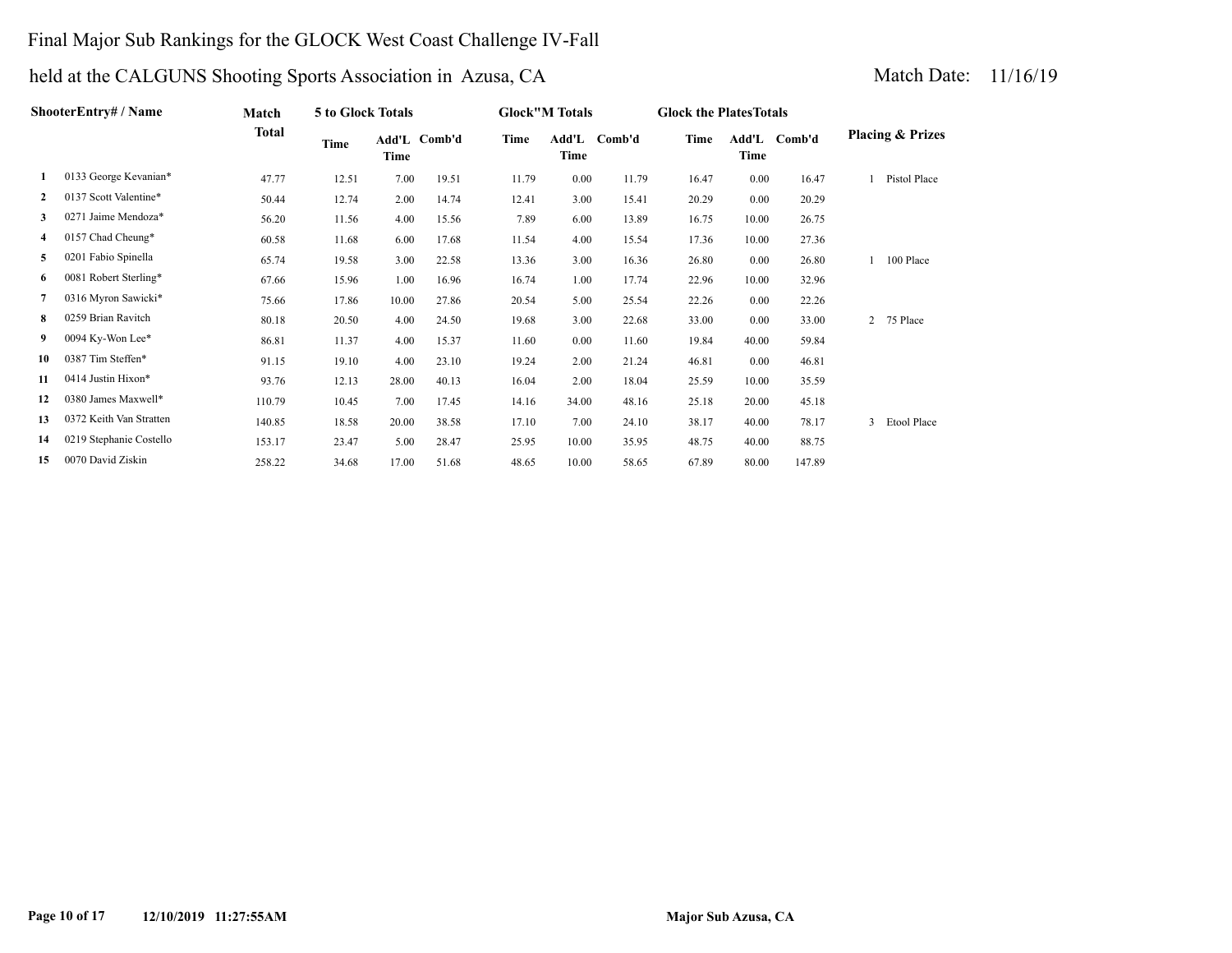# Final Master Stock Rankings for the GLOCK West Coast Challenge IV-Fall

| ShooterEntry# / Name |                         | Match        | 5 to Glock Totals |             |              | <b>Glock</b> "M Totals |             |              | <b>Glock the PlatesTotals</b> |             |              |                             |
|----------------------|-------------------------|--------------|-------------------|-------------|--------------|------------------------|-------------|--------------|-------------------------------|-------------|--------------|-----------------------------|
|                      |                         | <b>Total</b> | <b>Time</b>       | <b>Time</b> | Add'L Comb'd | Time                   | <b>Time</b> | Add'L Comb'd | Time                          | <b>Time</b> | Add'L Comb'd | <b>Placing &amp; Prizes</b> |
|                      | 0359 Lew Gosnell*       | 51.66        | 17.66             | 2.00        | 19.66        | 14.27                  | 6.00        | 20.27        | 11.73                         | 0.00        | 11.73        | Pistol MatchMeister         |
| 2                    | 0097 Ky-Won Lee*        | 61.46        | 16.96             | 8.00        | 24.96        | 15.70                  | 5.00        | 20.70        | 15.80                         | 0.00        | 15.80        | Pistol Place                |
| 3                    | 0274 Jaime Mendoza*     | 61.48        | 20.35             | 10.00       | 30.35        | 13.46                  | 3.00        | 16.46        | 14.67                         | 0.00        | 14.67        | 2 100 Place                 |
| 4                    | 0173 Keith Carter*      | 63.12        | 18.65             | 5.00        | 23.65        | 14.53                  | 10.00       | 24.53        | 14.94                         | 0.00        | 14.94        | 3 75 Place                  |
| 5                    | 0159 Chad Cheung*       | 63.28        | 16.57             | 12.00       | 28.57        | 15.26                  | 5.00        | 20.26        | 14.45                         | 0.00        | 14.45        | Pistol New Members Raft     |
| 5                    |                         | 63.28        | 16.57             | 12.00       | 28.57        | 15.26                  | 5.00        | 20.26        | 14.45                         | 0.00        | 14.45        | 50 Random                   |
| 6                    | 0221 Tim Steffen*       | 68.57        | 22.75             | 4.00        | 26.75        | 16.88                  | 9.00        | 25.88        | 15.94                         | 0.00        | 15.94        |                             |
| 7                    | 0140 Scott Valentine*   | 69.20        | 22.55             | 7.00        | 29.55        | 15.88                  | 9.00        | 24.88        | 14.77                         | 0.00        | 14.77        | Pistol Random               |
| 8                    | 0119 Matt Kartozian*    | 71.02        | 19.13             | 12.00       | 31.13        | 17.97                  | 6.00        | 23.97        | 15.92                         | 0.00        | 15.92        |                             |
| 9                    | 0382 James Maxwell*     | 71.27        | 19.80             | 9.00        | 28.80        | 17.69                  | 7.00        | 24.69        | 17.78                         | 0.00        | 17.78        |                             |
| 10                   | 0261 Brian Ravitch      | 73.64        | 22.45             | 2.00        | 24.45        | 22.29                  | 4.00        | 26.29        | 22.90                         | 0.00        | 22.90        |                             |
| 11                   | 0269 Stephen Baran      | 82.36        | 21.78             | 14.00       | 35.78        | 20.08                  | 6.00        | 26.08        | 20.50                         | 0.00        | 20.50        |                             |
| 12                   | 0134 George Kevanian*   | 84.83        | 19.36             | 13.00       | 32.36        | 18.92                  | 14.00       | 32.92        | 19.55                         | 0.00        | 19.55        |                             |
| 13                   | 0319 Myron Sawicki*     | 85.42        | 24.92             | 12.00       | 36.92        | 26.23                  | 4.00        | 30.23        | 18.27                         | 0.00        | 18.27        |                             |
| 14                   | 0392 Aaron Gomez        | 87.32        | 22.12             | 8.00        | 30.12        | 19.66                  | 17.00       | 36.66        | 20.54                         | 0.00        | 20.54        | 2 year membership renew     |
| 15                   | 0048 Charles Batarse    | 92.10        | 23.92             | 9.00        | 32.92        | 20.60                  | 15.00       | 35.60        | 23.58                         | 0.00        | 23.58        |                             |
| 16                   | 0026 Craig Briers       | 111.32       | 25.30             | 21.00       | 46.30        | 30.63                  | 7.00        | 37.63        | 27.39                         | 0.00        | 27.39        |                             |
| 17                   | 0403 Jacob Rascon       | 119.87       | 38.99             | 8.00        | 46.99        | 33.56                  | 4.00        | 37.56        | 35.32                         | 0.00        | 35.32        |                             |
| 18                   | 0282 Reginald Gonzalez  | 146.14       | 36.01             | 27.00       | 63.01        | 37.95                  | 13.00       | 50.95        | 32.18                         | 0.00        | 32.18        |                             |
| 19                   | 0019 Stephanie Costello | 150.89       | 30.37             | 20.00       | 50.37        | 24.22                  | 19.00       | 43.22        | 57.30                         | 0.00        | 57.30        |                             |
| 20                   | 0164 Richard Murray     | 153.52       | 30.20             | 16.00       | 46.20        | 27.12                  | 17.00       | 44.12        | 43.20                         | 20.00       | 63.20        |                             |
| 21                   | 0132 Gary Krumian       | 164.14       | 26.82             | 24.00       | 50.82        | 25.90                  | 17.00       | 42.90        | 40.42                         | 30.00       | 70.42        |                             |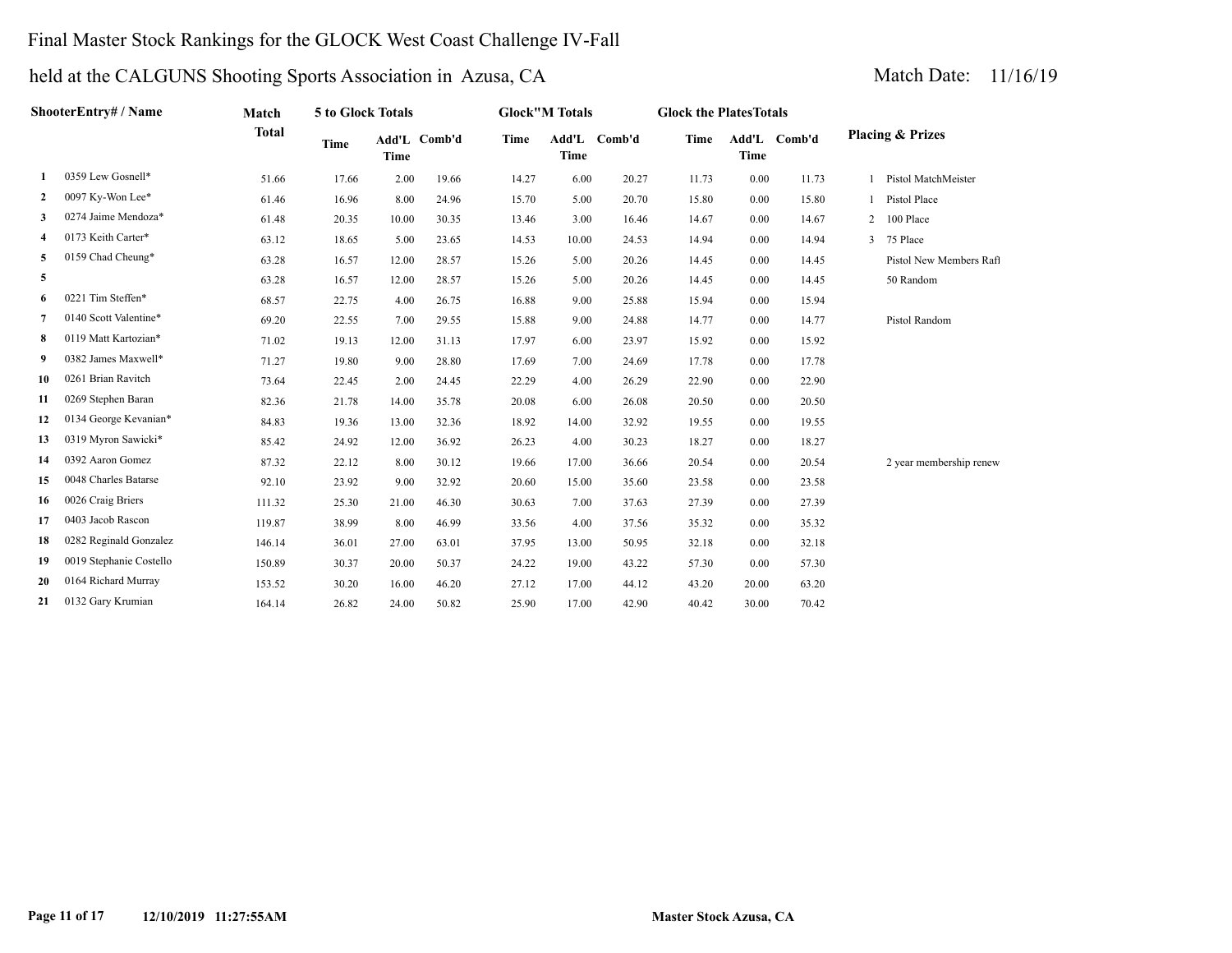# Final SubCompact Rankings for the GLOCK West Coast Challenge IV-Fall

| ShooterEntry# / Name |                          | Match  | 5 to Glock Totals |       |              | <b>Glock</b> "M Totals |             |              | <b>Glock the PlatesTotals</b> |             |              |                             |
|----------------------|--------------------------|--------|-------------------|-------|--------------|------------------------|-------------|--------------|-------------------------------|-------------|--------------|-----------------------------|
|                      |                          | Total  | Time              | Time  | Add'L Comb'd | <b>Time</b>            | <b>Time</b> | Add'L Comb'd | Time                          | <b>Time</b> | Add'L Comb'd | <b>Placing &amp; Prizes</b> |
| 1                    | 0379 James Maxwell*      | 54.68  | 21.09             | 2.00  | 23.09        | 19.37                  | 2.00        | 21.37        | 10.22                         | 0.00        | 10.22        | 1 Pistol Place              |
| $\mathbf{2}$         | 0116 Matt Kartozian*     | 60.79  | 17.97             | 8.00  | 25.97        | 19.20                  | 1.00        | 20.20        | 14.62                         | 0.00        | 14.62        |                             |
| 3                    | 0156 Chad Cheung*        | 62.55  | 15.72             | 9.00  | 24.72        | 14.99                  | 3.00        | 17.99        | 19.84                         | 0.00        | 19.84        |                             |
| $\overline{4}$       | 0170 Keith Carter*       | 65.15  | 19.05             | 10.00 | 29.05        | 15.83                  | 5.00        | 20.83        | 15.27                         | 0.00        | 15.27        |                             |
| 5                    | 0136 Scott Valentine*    | 65.58  | 24.58             | 3.00  | 27.58        | 19.07                  | 4.00        | 23.07        | 14.93                         | 0.00        | 14.93        |                             |
| 6                    | 0093 Ky-Won Lee*         | 71.43  | 17.13             | 11.00 | 28.13        | 15.50                  | 8.00        | 23.50        | 19.80                         | 0.00        | 19.80        |                             |
| $\overline{7}$       | 0080 Robert Sterling*    | 73.97  | 22.61             | 6.00  | 28.61        | 20.86                  | 6.00        | 26.86        | 18.50                         | 0.00        | 18.50        |                             |
| 8                    | 0270 Jaime Mendoza*      | 76.75  | 21.81             | 11.00 | 32.81        | 12.33                  | 13.00       | 25.33        | 18.61                         | 0.00        | 18.61        |                             |
| 9                    | 0126 Shane Goldman       | 77.25  | 18.88             | 8.00  | 26.88        | 18.24                  | 12.00       | 30.24        | 20.13                         | 0.00        | 20.13        | 1 Pistol Place              |
| 10                   | 0315 Myron Sawicki*      | 77.26  | 26.38             | 3.00  | 29.38        | 24.01                  | 4.00        | 28.01        | 19.87                         | 0.00        | 19.87        |                             |
| 11                   | 0194 Shelton Chun        | 82.37  | 21.72             | 10.00 | 31.72        | 17.43                  | 13.00       | 30.43        | 20.22                         | 0.00        | 20.22        | 2 100 Place                 |
| 12                   | 0357 Lew Gosnell*        | 83.32  | 16.86             | 20.00 | 36.86        | 16.25                  | 15.00       | 31.25        | 15.21                         | 0.00        | 15.21        |                             |
| 13                   | 0347 Jack Najaryan       | 83.94  | 25.51             | 3.00  | 28.51        | 24.45                  | 2.00        | 26.45        | 18.98                         | 10.00       | 28.98        | 3 75 Place                  |
| 14                   | 0341 Kevin Gage          | 86.85  | 20.48             | 10.00 | 30.48        | 19.24                  | 7.00        | 26.24        | 20.13                         | 10.00       | 30.13        |                             |
| 15                   | 0151 Scott Meyer         | 92.21  | 17.97             | 37.00 | 54.97        | 18.92                  | 4.00        | 22.92        | 14.32                         | 0.00        | 14.32        |                             |
| 16                   | 0090 Kirk Beasley        | 93.36  | 31.45             | 5.00  | 36.45        | 27.04                  | 3.00        | 30.04        | 26.87                         | 0.00        | 26.87        |                             |
| 17                   | 0129 Ryan Matsui         | 94.26  | 22.64             | 14.00 | 36.64        | 19.75                  | 12.00       | 31.75        | 25.87                         | 0.00        | 25.87        |                             |
| 18                   | 0364 Jonathan Bailey     | 95.65  | 28.95             | 7.00  | 35.95        | 21.32                  | 2.00        | 23.32        | 26.38                         | 10.00       | 36.38        | 50 Random                   |
| 19                   | 0258 Brian Ravitch       | 97.79  | 28.88             | 7.00  | 35.88        | 30.22                  | 4.00        | 34.22        | 27.69                         | 0.00        | 27.69        |                             |
| 20                   | 0390 Aaron Gomez         | 115.94 | 24.24             | 19.00 | 43.24        | 22.11                  | 11.00       | 33.11        | 29.59                         | 10.00       | 39.59        |                             |
| 21                   | 0051 Richard Petersen    | 117.17 | 25.56             | 19.00 | 44.56        | 26.49                  | 9.00        | 35.49        | 37.12                         | 0.00        | 37.12        | 50 Random                   |
| 22                   | 0332 Christopher Veal    | 126.53 | 33.16             | 15.00 | 48.16        | 32.39                  | 3.00        | 35.39        | 32.98                         | 10.00       | 42.98        |                             |
| 23                   | 0371 Keith Van Stratten  | 134.61 | 20.94             | 44.00 | 64.94        | 26.11                  | 10.00       | 36.11        | 33.56                         | 0.00        | 33.56        |                             |
| 24                   | 0099 Sammy Hsu           | 134.67 | 26.71             | 13.00 | 39.71        | 25.17                  | 19.00       | 44.17        | 40.79                         | 10.00       | 50.79        |                             |
| 25                   | 0183 Michael Sherman     | 137.82 | 30.10             | 24.00 | 54.10        | 36.73                  | 10.00       | 46.73        | 36.99                         | 0.00        | 36.99        |                             |
| 26                   | 0288 David Lemmon        | 143.42 | 35.05             | 22.00 | 57.05        | 34.49                  | 11.00       | 45.49        | 40.88                         | 0.00        | 40.88        |                             |
| 27                   | 0234 Andreas Christensen | 144.15 | 35.41             | 23.00 | 58.41        | 31.66                  | 16.00       | 47.66        | 38.08                         | 0.00        | 38.08        |                             |
| 28                   | 0069 David Ziskin        | 158.86 | 38.76             | 18.00 | 56.76        | 44.74                  | 11.00       | 55.74        | 46.36                         | 0.00        | 46.36        |                             |
| 29                   | 0400 Jacob Rascon        | 162.42 | 52.18             | 18.00 | 70.18        | 48.84                  | 8.00        | 56.84        | 35.40                         | 0.00        | 35.40        |                             |
| 30                   | 0063 Keith Hollar        | 175.02 | 22.38             | 41.00 | 63.38        | 26.79                  | 36.00       | 62.79        | 38.85                         | 10.00       | 48.85        |                             |
| 31                   | 0327 Jim Hallas          | 183.12 | 23.57             | 18.00 | 41.57        | 26.76                  | 44.00       | 70.76        | 30.79                         | 40.00       | 70.79        |                             |
| 32                   | 0210 Rudolph Singleterry | 188.48 | 32.80             | 19.00 | 51.80        | 34.96                  | 37.00       | 71.96        | 44.72                         | 20.00       | 64.72        |                             |
| 33                   | 0383 Chris Guntenspergen | 205.39 | 38.72             | 35.00 | 73.72        | 35.15                  | 8.00        | 43.15        | 48.52                         | 40.00       | 88.52        |                             |
| 34                   | 0168 Ryan Paules         | 214.20 | 35.48             | 83.00 | 118.48       | 39.47                  | 23.00       | 62.47        | 33.25                         | 0.00        | 33.25        |                             |
| 35                   | 0162 Richard Murray      | 235.52 | 31.37             | 24.00 | 55.37        | 34.15                  | 29.00       | 63.15        | 57.00                         | 60.00       | 117.00       |                             |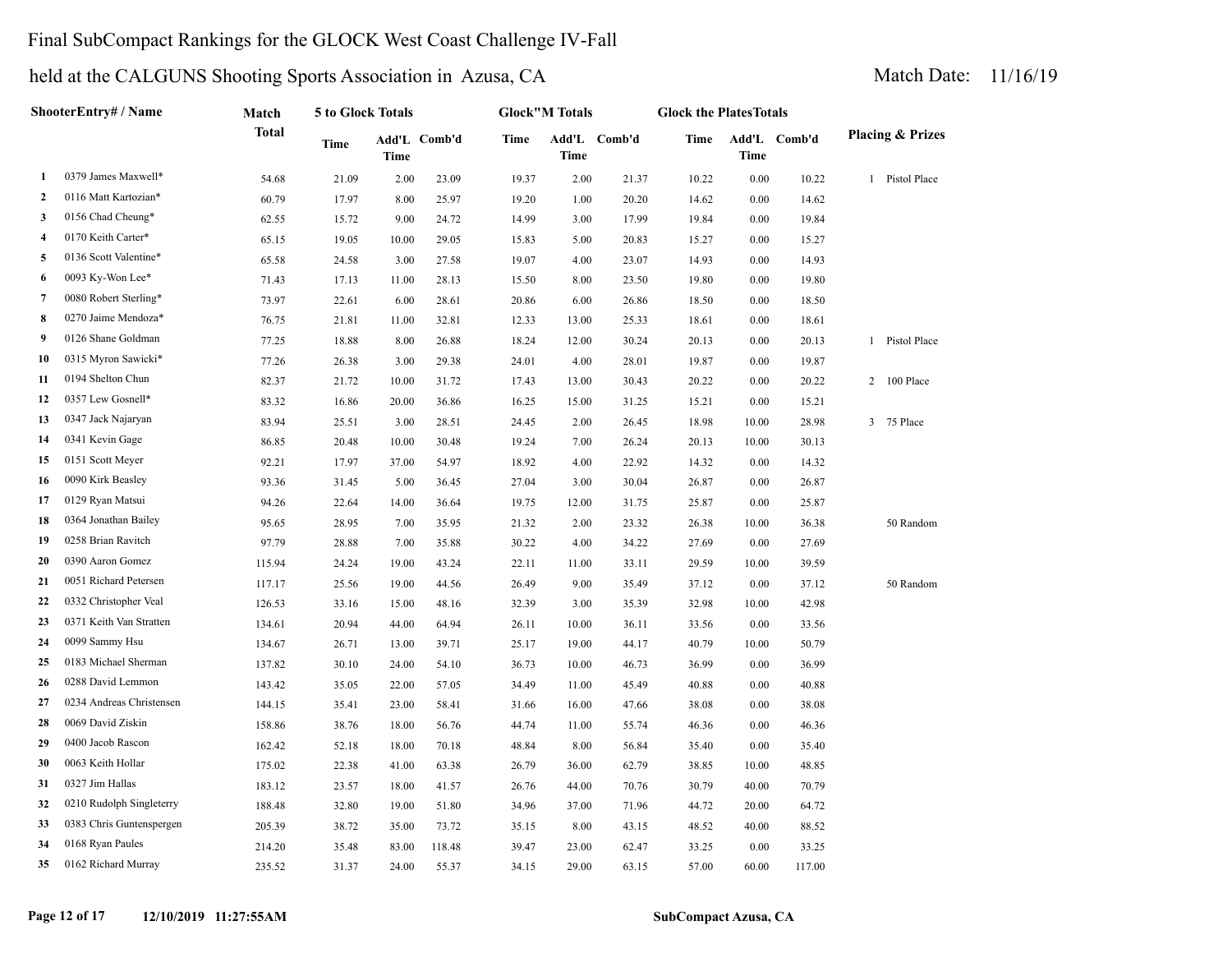| <b>ShooterEntry# / Name</b> |                       | Match<br>Total | 5 to Glock Totals |                      |       | <b>Glock</b> "M Totals |               |        | <b>Glock the Plates Totals</b> |               |        |                             |
|-----------------------------|-----------------------|----------------|-------------------|----------------------|-------|------------------------|---------------|--------|--------------------------------|---------------|--------|-----------------------------|
|                             |                       |                | Time              | Add'L Comb'd<br>Time |       | Time                   | Add'L<br>Time | Comb'd | Time                           | Add'L<br>Time | Comb'd | <b>Placing &amp; Prizes</b> |
| 36                          | 0010 Paul K Yasutake  | 241.68         | 33.69             | 40.00                | 73.69 | 31.21                  | 38.00         | 69.21  | 88.78                          | 10.00         | 98.78  | 2 year membership renew     |
| 37                          | 0325 Rick Shigio      | 294.84         | 60.78             | 36.00                | 96.78 | 51.15                  | 47.00         | 98.15  | 69.91                          | 30.00         | 99.91  |                             |
| 38                          | 0186 Ronald Taber     | 294.92         | 41.14             | 24.00                | 65.14 | 32.29                  | 13.00         | 45.29  | 74.49                          | 110.00        | 184.49 |                             |
| 39                          | 0064 George Stauber   | 318.70         | 55.17             | 37.00                | 92.17 | 44.74                  | 15.00         | 59.74  | 76.79                          | 90.00         | 166.79 |                             |
| 40                          | 0361 Mark Biederman   | 319.70         | 34.60             | 57.00                | 91.60 | 38.71                  | 31.00         | 69.71  | 98.39                          | 60.00         | 158.39 | Pistol Random               |
| -41                         | 0377 Darrell McKenzie | 333.23         | 26.34             | 60.00                | 86.34 | 32.98                  | 97.00         | 129.98 | 56.91                          | 60.00         | 116.91 | 50 Random                   |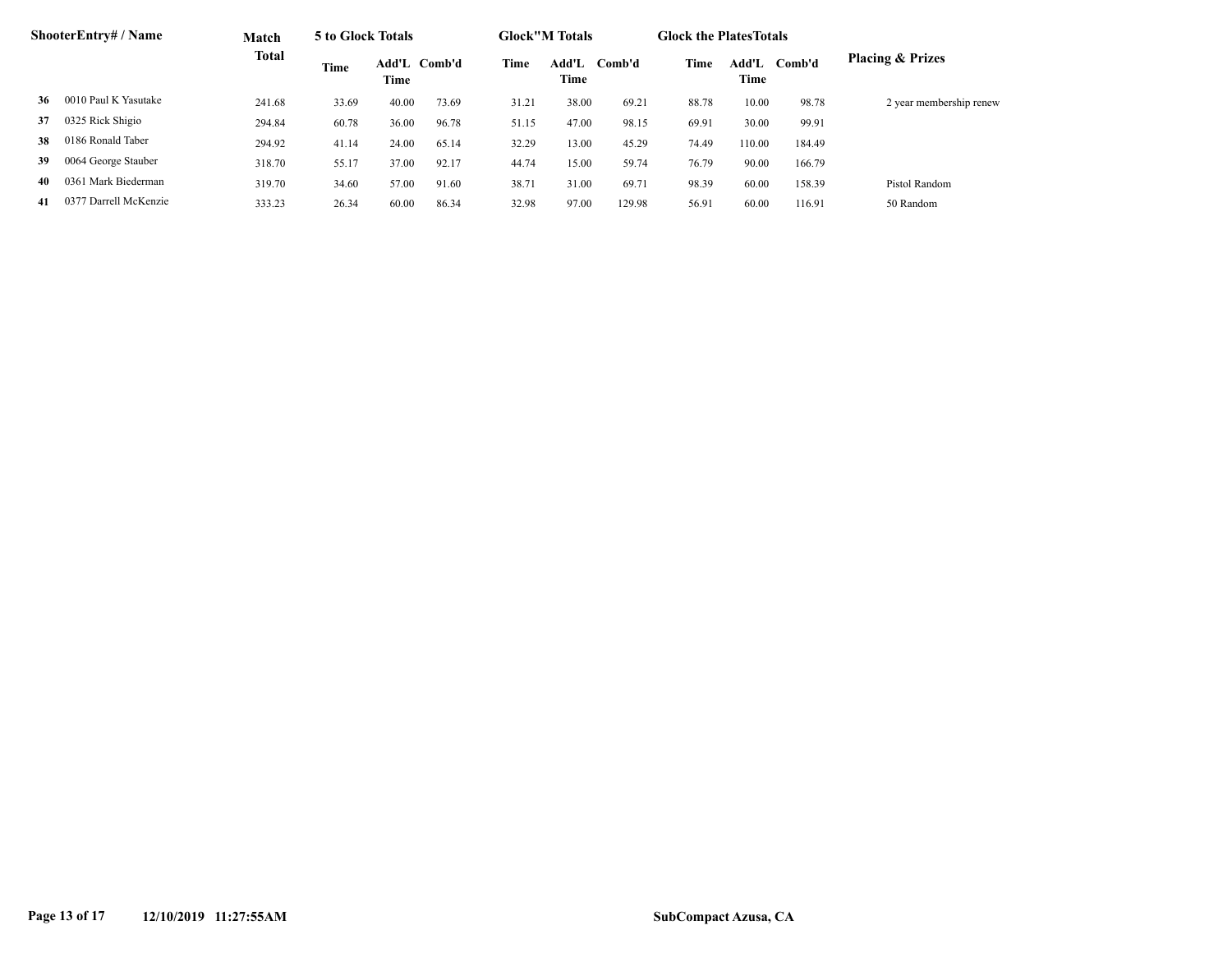# Final Unlimited Rankings for the GLOCK West Coast Challenge IV-Fall

| ShooterEntry# / Name |                        | Match  | 5 to Glock Totals |       |              |       | <b>Glock</b> "M Totals |              |       | <b>Glock the PlatesTotals</b> |              |                             |  |  |
|----------------------|------------------------|--------|-------------------|-------|--------------|-------|------------------------|--------------|-------|-------------------------------|--------------|-----------------------------|--|--|
|                      |                        | Total  | Time              | Time  | Add'L Comb'd | Time  | <b>Time</b>            | Add'L Comb'd | Time  | Time                          | Add'L Comb'd | <b>Placing &amp; Prizes</b> |  |  |
| 1                    | 0007 Yilip Kang*       | 40.00  | 12.03             | 4.00  | 16.03        | 11.45 | 3.00                   | 14.45        | 9.52  | $0.00\,$                      | 9.52         | 1 100 Place                 |  |  |
| 2                    | 0306 Jordan Kramp      | 57.87  | 19.95             | 3.00  | 22.95        | 17.63 | 1.00                   | 18.63        | 16.29 | 0.00                          | 16.29        | 1 Pistol Place              |  |  |
| 3                    | 0273 Jaime Mendoza*    | 59.93  | 17.08             | 10.00 | 27.08        | 12.28 | 8.00                   | 20.28        | 12.57 | 0.00                          | 12.57        |                             |  |  |
| 4                    | 0096 Ky-Won Lee*       | 60.91  | 14.21             | 13.00 | 27.21        | 14.16 | 5.00                   | 19.16        | 14.54 | 0.00                          | 14.54        |                             |  |  |
| 5                    | 0202 Fabio Spinella    | 62.51  | 22.90             | 4.00  | 26.90        | 17.95 | 1.00                   | 18.95        | 16.66 | 0.00                          | 16.66        | 2 100 Place                 |  |  |
| 6                    | 0172 Keith Carter*     | 62.97  | 19.97             | 1.00  | 20.97        | 17.60 | 4.00                   | 21.60        | 20.40 | 0.00                          | 20.40        |                             |  |  |
| 7                    | 0407 Sean Hensley      | 63.79  | 26.94             | 4.00  | 30.94        | 17.23 | 0.00                   | 17.23        | 15.62 | 0.00                          | 15.62        | 3 75 Place                  |  |  |
| 8                    | 0044 Steve Guenther    | 64.24  | 13.20             | 14.00 | 27.20        | 14.87 | 6.00                   | 20.87        | 16.17 | 0.00                          | 16.17        |                             |  |  |
| 9                    | 0118 Matt Kartozian*   | 66.21  | 23.72             | 10.00 | 33.72        | 15.06 | 4.00                   | 19.06        | 13.43 | 0.00                          | 13.43        |                             |  |  |
| 10                   | 0047 Charles Batarse   | 70.90  | 24.81             | 4.00  | 28.81        | 20.39 | 6.00                   | 26.39        | 15.70 | 0.00                          | 15.70        |                             |  |  |
| 11                   | 0266 Chad Cheung*      | 73.65  | 17.87             | 16.00 | 33.87        | 15.57 | 7.00                   | 22.57        | 17.21 | 0.00                          | 17.21        |                             |  |  |
| 12                   | 0058 Teri Patterson    | 79.65  | 16.99             | 5.00  | 21.99        | 19.48 | 17.00                  | 36.48        | 21.18 | 0.00                          | 21.18        |                             |  |  |
| 13                   | 0079 Larry Bocock      | 81.42  | 28.91             | 2.00  | 30.91        | 24.35 | 4.00                   | 28.35        | 22.16 | $0.00\,$                      | 22.16        |                             |  |  |
| 14                   | 0075 Bart Hackemack    | 83.63  | 22.25             | 7.00  | 29.25        | 28.66 | 2.00                   | 30.66        | 23.72 | 0.00                          | 23.72        |                             |  |  |
| 15                   | 0318 Myron Sawicki*    | 84.10  | 28.69             | 15.00 | 43.69        | 22.34 | 2.00                   | 24.34        | 16.07 | 0.00                          | 16.07        |                             |  |  |
| 16                   | 0343 Kevin Gage        | 86.13  | 19.20             | 11.00 | 30.20        | 17.19 | 21.00                  | 38.19        | 17.74 | 0.00                          | 17.74        |                             |  |  |
| 17                   | 0231 Robert Kelley     | 91.48  | 32.91             | 3.00  | 35.91        | 27.44 | 0.00                   | 27.44        | 28.13 | 0.00                          | 28.13        |                             |  |  |
| 18                   | 0196 Shelton Chun      | 94.98  | 22.78             | 19.00 | 41.78        | 20.19 | 6.00                   | 26.19        | 27.01 | 0.00                          | 27.01        | 50 Random                   |  |  |
| 19                   | 0179 Richard Nishimuro | 104.51 | 26.65             | 17.00 | 43.65        | 23.89 | 17.00                  | 40.89        | 19.97 | 0.00                          | 19.97        | 50 Random                   |  |  |
| 20                   | 0348 Jack Najaryan     | 104.62 | 25.70             | 9.00  | 34.70        | 29.71 | 16.00                  | 45.71        | 24.21 | 0.00                          | 24.21        |                             |  |  |
| 21                   | 0353 Lynn Porter       | 106.32 | 35.61             | 4.00  | 39.61        | 29.54 | 6.00                   | 35.54        | 31.17 | 0.00                          | 31.17        |                             |  |  |
| 22                   | 0329 Jim Hallas        | 108.37 | 24.48             | 32.00 | 56.48        | 25.78 | 6.00                   | 31.78        | 20.11 | 0.00                          | 20.11        |                             |  |  |
| 23                   | 0038 Alan Wolmer       | 113.67 | 30.91             | 11.00 | 41.91        | 34.19 | 8.00                   | 42.19        | 29.57 | 0.00                          | 29.57        | 2 year membership renew     |  |  |
| 24                   | 0241 Roy Hill          | 114.35 | 23.99             | 16.00 | 39.99        | 26.74 | 20.00                  | 46.74        | 27.62 | 0.00                          | 27.62        |                             |  |  |
| 25                   | 0139 Scott Valentine*  | 115.09 | 19.57             | 23.00 | 42.57        | 19.68 | 27.00                  | 46.68        | 25.84 | 0.00                          | 25.84        |                             |  |  |
| 26                   | 0281 Reginald Gonzalez | 115.27 | 33.03             | 7.00  | 40.03        | 31.33 | 14.00                  | 45.33        | 29.91 | 0.00                          | 29.91        |                             |  |  |
| 27                   | 0252 Timothy Neubauer  | 118.68 | 29.18             | 16.00 | 45.18        | 29.42 | 11.00                  | 40.42        | 33.08 | 0.00                          | 33.08        | 2 year membership renew     |  |  |
| 28                   | 0177 Chris Nguyen      | 121.35 | 24.08             | 30.00 | 54.08        | 28.52 | 12.00                  | 40.52        | 26.75 | 0.00                          | 26.75        |                             |  |  |
| 29                   | 0106 Giovanni Alora    | 121.62 | 31.72             | 17.00 | 48.72        | 28.68 | 11.00                  | 39.68        | 33.22 | 0.00                          | 33.22        |                             |  |  |
| 30                   | 0402 Jacob Rascon      | 127.22 | 37.02             | 20.00 | 57.02        | 33.10 | 10.00                  | 43.10        | 27.10 | 0.00                          | 27.10        |                             |  |  |
| 31                   | 0005 Mark Will         | 127.75 | 38.71             | 15.00 | 53.71        | 38.86 | 2.00                   | 40.86        | 33.18 | 0.00                          | 33.18        | Pistol Random               |  |  |
| 32                   | 0336 Eric Yu           | 130.36 | 21.26             | 11.00 | 32.26        | 21.54 | 10.00                  | 31.54        | 46.56 | 20.00                         | 66.56        |                             |  |  |
| 33                   | 0176 Charisse Wong     | 133.46 | 33.94             | 14.00 | 47.94        | 32.47 | 12.00                  | 44.47        | 41.05 | 0.00                          | 41.05        |                             |  |  |
| 34                   | 0237 Gary Harder       | 140.79 | 22.99             | 21.00 | 43.99        | 22.18 | 13.00                  | 35.18        | 41.62 | 20.00                         | 61.62        |                             |  |  |
| 35                   | 0218 Hyun Choi         | 141.65 | 31.64             | 29.00 | 60.64        | 28.56 | 20.00                  | 48.56        | 32.45 | 0.00                          | 32.45        |                             |  |  |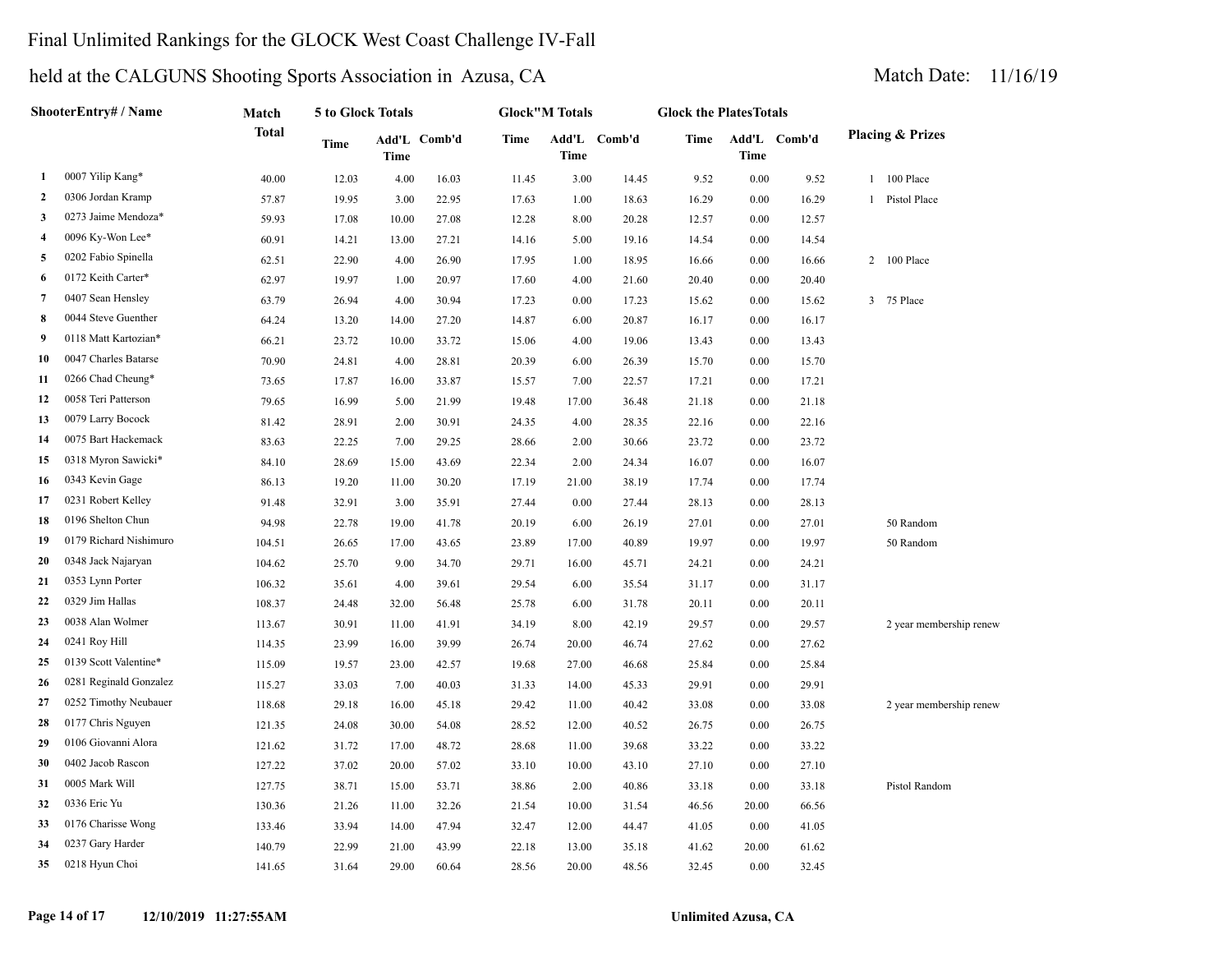| ShooterEntry# / Name |                          | Match        | 5 to Glock Totals |       |              |       | <b>Glock</b> "M Totals |              |       | <b>Glock the Plates Totals</b> |        |                             |
|----------------------|--------------------------|--------------|-------------------|-------|--------------|-------|------------------------|--------------|-------|--------------------------------|--------|-----------------------------|
|                      |                          | <b>Total</b> | Time              | Time  | Add'L Comb'd | Time  | Time                   | Add'L Comb'd | Time  | Add'L<br>Time                  | Comb'd | <b>Placing &amp; Prizes</b> |
| 36                   | 0345 Kevin Rogers        | 142.20       | 34.34             | 18.00 | 52.34        | 32.76 | 14.00                  | 46.76        | 33.10 | 10.00                          | 43.10  |                             |
| 37                   | 0025 Craig Briers        | 143.73       | 23.63             | 20.00 | 43.63        | 30.00 | 10.00                  | 40.00        | 30.10 | 30.00                          | 60.10  |                             |
| 38                   | 0199 Christine Van Eyck  | 144.72       | 45.26             | 7.00  | 52.26        | 33.02 | 8.00                   | 41.02        | 41.44 | 10.00                          | 51.44  |                             |
| 39                   | 0043 George Stauber      | 170.89       | 45.98             | 19.00 | 64.98        | 38.46 | 15.00                  | 53.46        | 52.45 | 0.00                           | 52.45  |                             |
| 40                   | 0189 Tom Emick           | 195.59       | 34.84             | 62.00 | 96.84        | 29.81 | 27.00                  | 56.81        | 41.94 | 0.00                           | 41.94  |                             |
| 41                   | 0324 Michael Welch       | 217.08       | 21.00             | 30.00 | 51.00        | 22.17 | 24.00                  | 46.17        | 49.91 | 70.00                          | 119.91 |                             |
| 42                   | 0378 Perry Van Soest Jr. | 379.17       | 27.01             | 37.00 | 64.01        | 35.42 | 29.00                  | 64.42        | 90.74 | 160.00                         | 250.74 | 50 Random                   |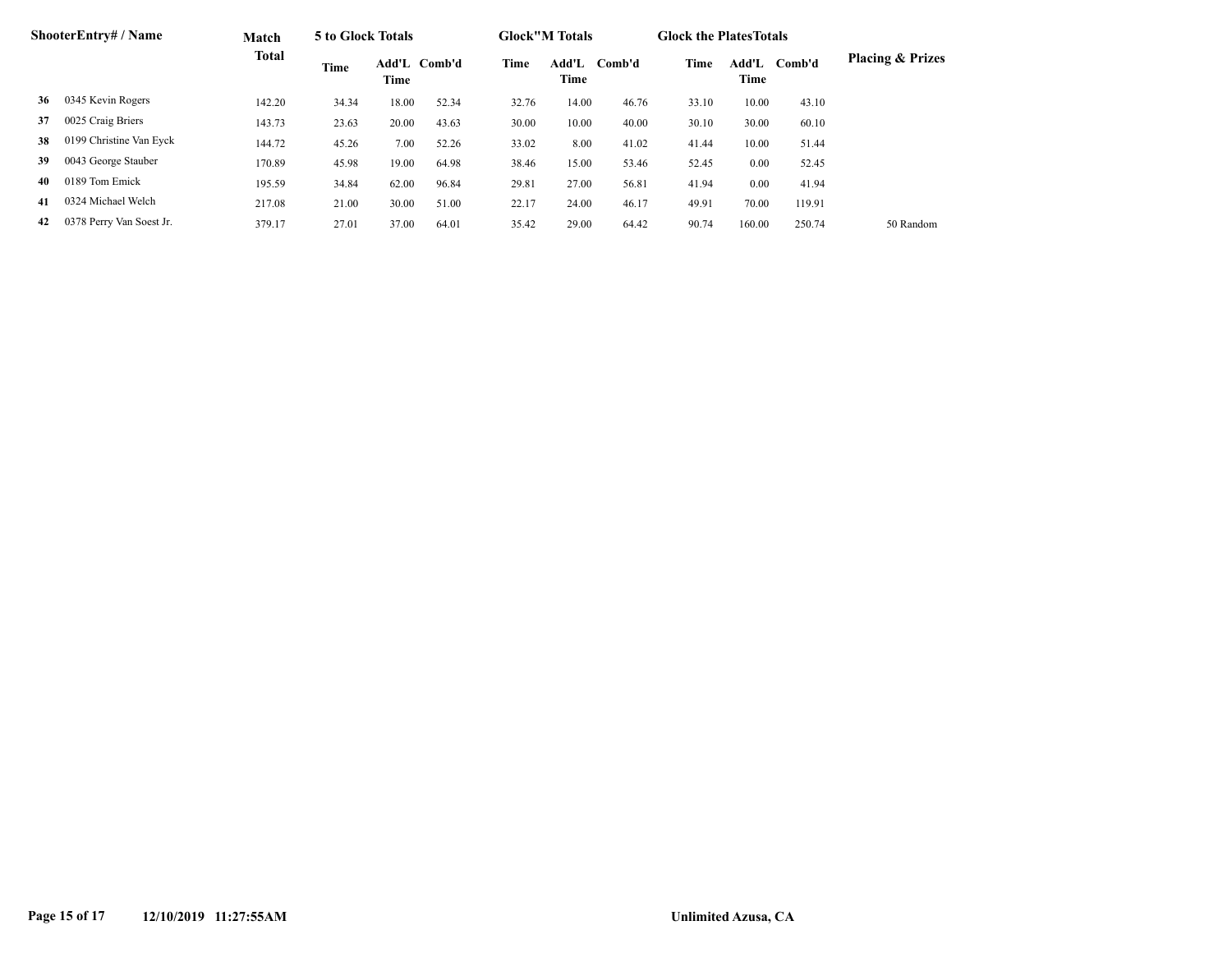# held at the CALGUNS Shooting Sports Association in Azusa, CA Match Date: 11/16/19

#### **Civilian**

| <b>Standing</b> | Score        | <b>Team Name</b>         | <b>Team Members</b>                           |  |
|-----------------|--------------|--------------------------|-----------------------------------------------|--|
|                 | 306.95       | Secret Squirrels         | Mark Ogaz, Jim Patterson, Chaun Goldberg      |  |
|                 | 436.28       | So Awesome It Hurts      | Stephen Baran, Albert Rainey III, Alan Wolmer |  |
|                 | 730.75       | <b>Arrogant Bastards</b> | Ricky Sze, Anthony Corrao, Gary Sze           |  |
|                 | 774.69       | Three Twinkies           | Craig Briers, Rick Hooper, Ryan Hooper        |  |
| Guardian        |              |                          |                                               |  |
| <b>Standing</b> | <b>Score</b> | <b>Team Name</b>         | <b>Team Members</b>                           |  |
|                 | 425.90       | <b>KNIGHTRIDERS</b>      | Richard Lee, Nic Cheung, Arthur Burgos Jr     |  |